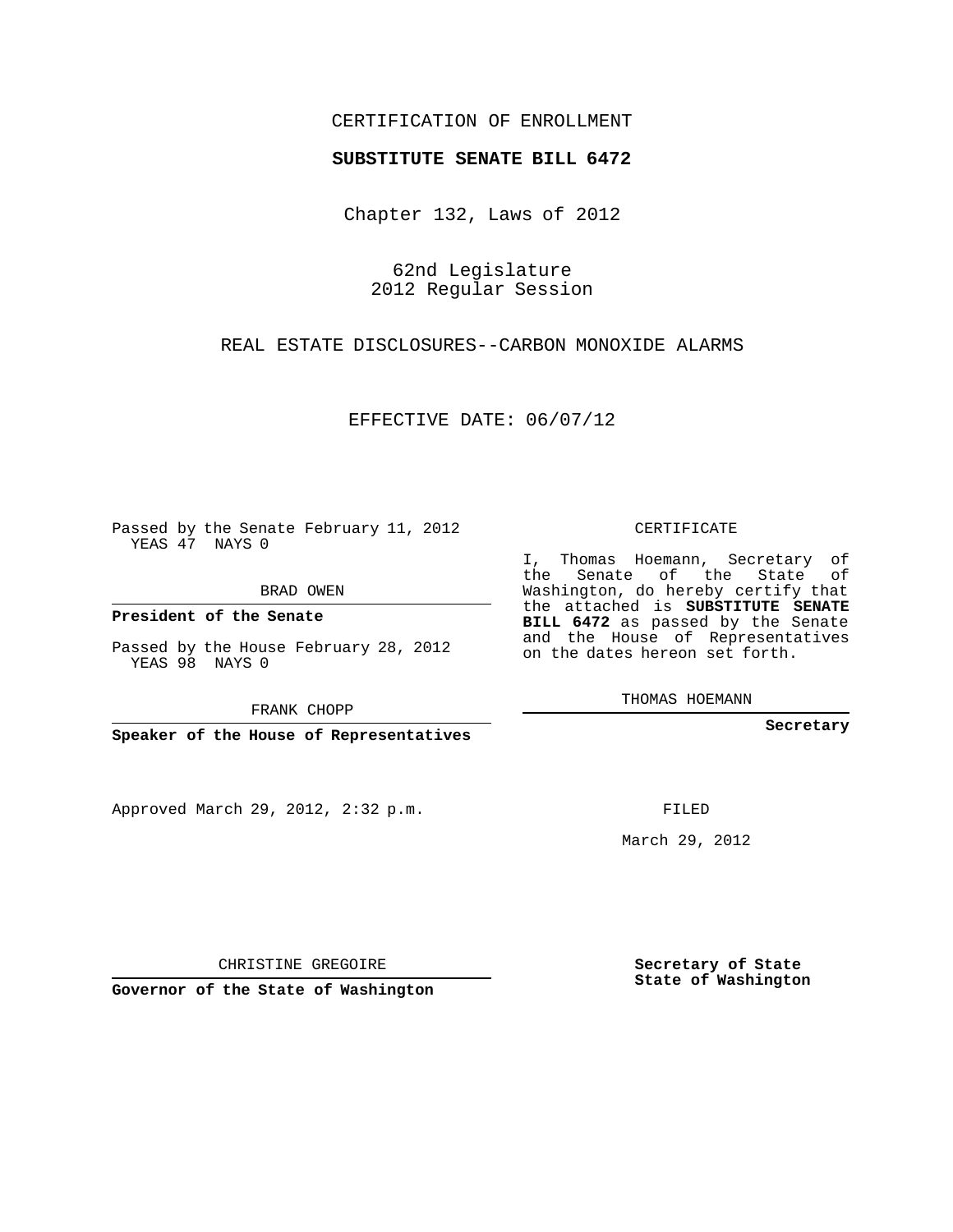# **SUBSTITUTE SENATE BILL 6472** \_\_\_\_\_\_\_\_\_\_\_\_\_\_\_\_\_\_\_\_\_\_\_\_\_\_\_\_\_\_\_\_\_\_\_\_\_\_\_\_\_\_\_\_\_

\_\_\_\_\_\_\_\_\_\_\_\_\_\_\_\_\_\_\_\_\_\_\_\_\_\_\_\_\_\_\_\_\_\_\_\_\_\_\_\_\_\_\_\_\_

Passed Legislature - 2012 Regular Session

### **State of Washington 62nd Legislature 2012 Regular Session**

**By** Senate Financial Institutions, Housing & Insurance (originally sponsored by Senators Harper, Honeyford, Kline, and Shin)

READ FIRST TIME 02/01/12.

 AN ACT Relating to disclosure of carbon monoxide alarms in real estate transactions; amending RCW 64.06.020, 64.06.013, and 19.27.530; and creating new sections.

BE IT ENACTED BY THE LEGISLATURE OF THE STATE OF WASHINGTON:

 NEW SECTION. **Sec. 1.** The legislature finds that the state building code council has adopted rules relating to laws on installation of carbon monoxide alarms in homes and buildings. The legislature finds that amending the state's real estate seller disclosure forms and ensuring that the responsibility for carbon monoxide alarms is that of the seller, will aid in implementing this law.

 **Sec. 2.** RCW 64.06.020 and 2011 c 200 s 4 are each amended to read as follows:

 (1) In a transaction for the sale of improved residential real property, the seller shall, unless the buyer has expressly waived the right to receive the disclosure statement under RCW 64.06.010, or unless the transfer is otherwise exempt under RCW 64.06.010, deliver to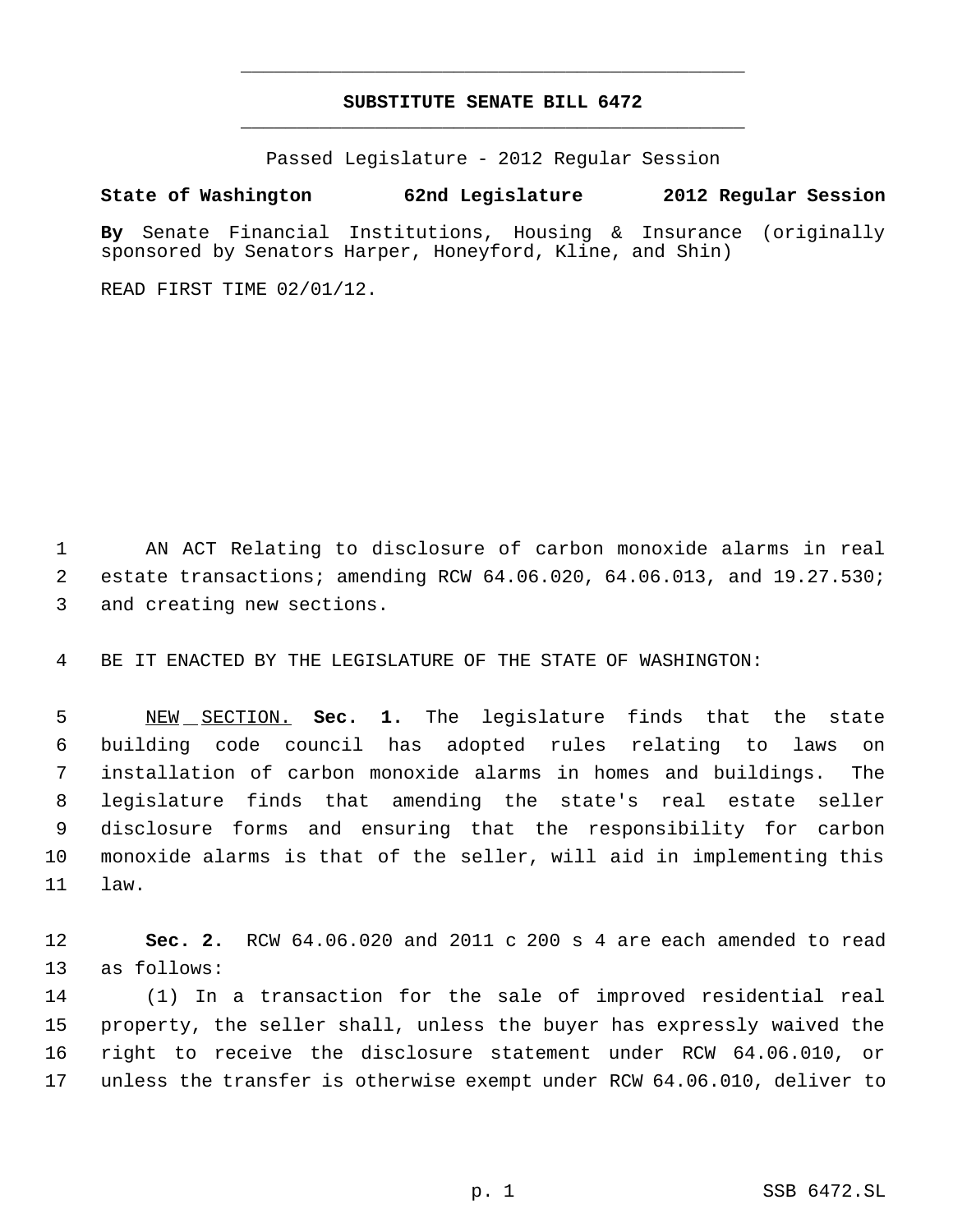the buyer a completed seller disclosure statement in the following format and that contains, at a minimum, the following information:

INSTRUCTIONS TO THE SELLER

 Please complete the following form. Do not leave any spaces blank. If the question clearly does not apply to the property write "NA." If the answer is "yes" to any \* items, please explain on attached sheets. Please refer to the line number(s) of the question(s) when you provide your explanation(s). For your protection you must date and sign each page of this disclosure statement and each attachment. Delivery of the disclosure statement must occur not later than five business days, unless otherwise agreed, after mutual acceptance of a written contract to purchase between a buyer and a seller.

13 NOTICE TO THE BUYER THE FOLLOWING DISCLOSURES ARE MADE BY SELLER ABOUT THE CONDITION OF THE PROPERTY LOCATED AT . . . . . . . . . . . . . . . . . . . . . . . . .

("THE PROPERTY"), OR AS LEGALLY DESCRIBED ON ATTACHED EXHIBIT A.

 SELLER MAKES THE FOLLOWING DISCLOSURES OF EXISTING MATERIAL FACTS OR MATERIAL DEFECTS TO BUYER BASED ON SELLER'S ACTUAL KNOWLEDGE OF THE PROPERTY AT THE TIME SELLER COMPLETES THIS DISCLOSURE STATEMENT. UNLESS YOU AND SELLER OTHERWISE AGREE IN WRITING, YOU HAVE THREE BUSINESS DAYS FROM THE DAY SELLER OR SELLER'S AGENT DELIVERS THIS DISCLOSURE STATEMENT TO YOU TO RESCIND THE AGREEMENT BY DELIVERING A SEPARATELY SIGNED WRITTEN STATEMENT OF RESCISSION TO SELLER OR SELLER'S AGENT. IF THE SELLER DOES NOT GIVE YOU A COMPLETED DISCLOSURE STATEMENT, THEN YOU MAY WAIVE THE RIGHT TO RESCIND PRIOR TO OR AFTER THE TIME YOU ENTER INTO A SALE AGREEMENT.

 THE FOLLOWING ARE DISCLOSURES MADE BY SELLER AND ARE NOT THE REPRESENTATIONS OF ANY REAL ESTATE LICENSEE OR OTHER PARTY. THIS INFORMATION IS FOR DISCLOSURE ONLY AND IS NOT INTENDED TO BE A PART OF ANY WRITTEN AGREEMENT BETWEEN BUYER AND SELLER.

 FOR A MORE COMPREHENSIVE EXAMINATION OF THE SPECIFIC CONDITION OF THIS PROPERTY YOU ARE ADVISED TO OBTAIN AND PAY FOR THE SERVICES OF QUALIFIED EXPERTS TO INSPECT THE PROPERTY, WHICH MAY INCLUDE, WITHOUT LIMITATION, ARCHITECTS, ENGINEERS, LAND SURVEYORS, PLUMBERS, ELECTRICIANS, ROOFERS, BUILDING INSPECTORS, ON-SITE WASTEWATER TREATMENT INSPECTORS, OR STRUCTURAL PEST INSPECTORS. THE PROSPECTIVE BUYER AND SELLER MAY WISH TO OBTAIN PROFESSIONAL ADVICE OR INSPECTIONS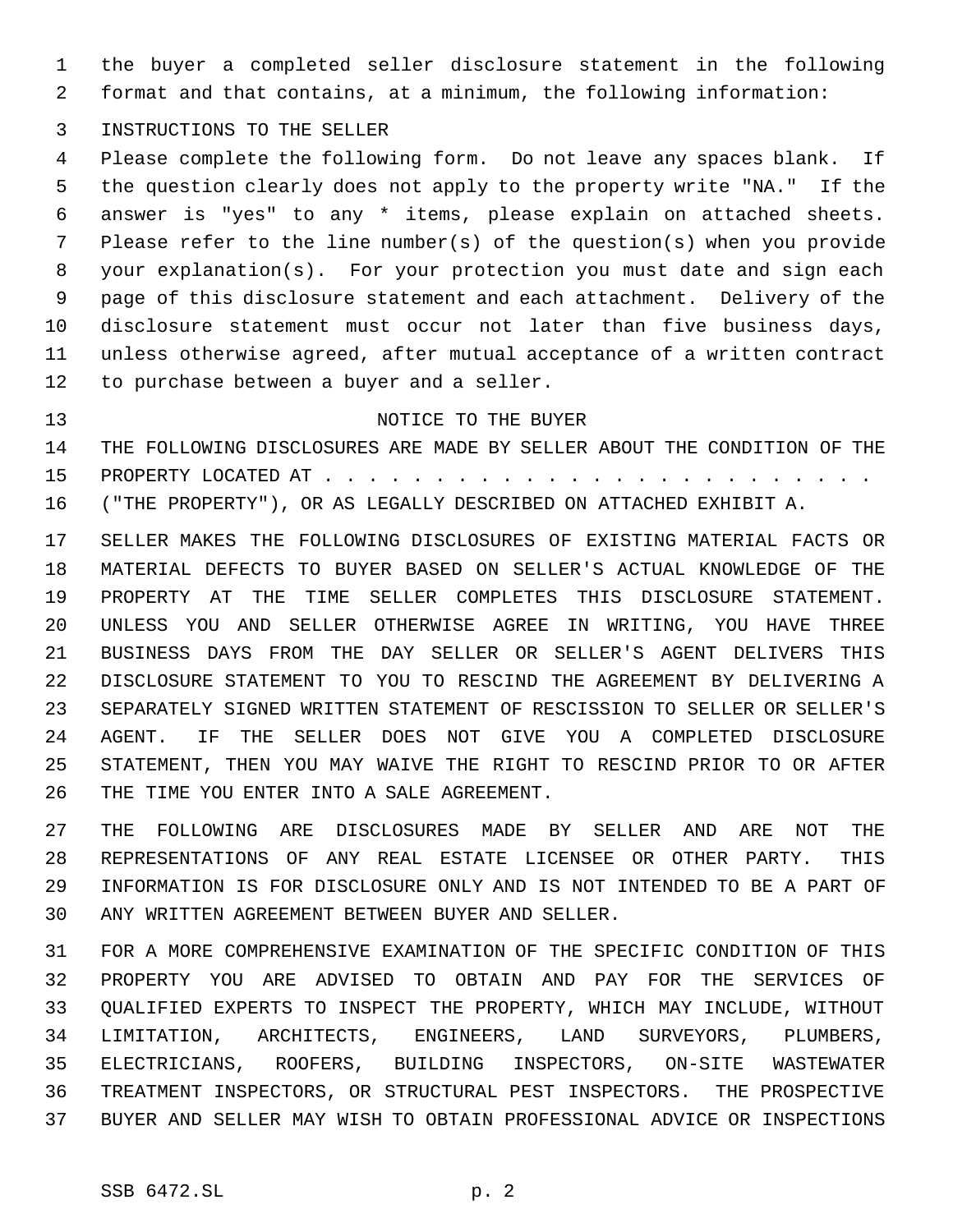| 1              | ΟF<br>THE<br>PROPERTY                                       | TO<br>0R               |          | PROVIDE                  | APPROPRIATE                                                                           | PROVISIONS<br>ΙN | Α<br>CONTRACT  |    |
|----------------|-------------------------------------------------------------|------------------------|----------|--------------------------|---------------------------------------------------------------------------------------|------------------|----------------|----|
| 2              | <b>BETWEEN</b><br>THEM<br>WITH                              |                        | RESPECT  | TО                       | ANY<br>ADVICE,                                                                        | INSPECTION,      | <b>DEFECTS</b> | OR |
| 3              | WARRANTIES.                                                 |                        |          |                          |                                                                                       |                  |                |    |
| $\overline{4}$ | Seller $\ldots$ is/ $\ldots$ is not occupying the property. |                        |          |                          |                                                                                       |                  |                |    |
| 5              |                                                             |                        |          | I. SELLER'S DISCLOSURES: |                                                                                       |                  |                |    |
| 6              |                                                             |                        |          |                          | *If you answer "Yes" to a question with an asterisk (*), please explain your answer   |                  |                |    |
| 7              |                                                             |                        |          |                          | and attach documents, if available and not otherwise publicly recorded. If necessary, |                  |                |    |
| 8              |                                                             | use an attached sheet. |          |                          |                                                                                       |                  |                |    |
| 9              |                                                             |                        |          |                          | 1. TITLE                                                                              |                  |                |    |
| 10             |                                                             | $[ ]$ Yes              | $[ ]$ No | [ ] Don't know           | A. Do you have legal authority to sell                                                |                  |                |    |
| 11             |                                                             |                        |          |                          | the property? If no, please explain.                                                  |                  |                |    |
| 12             |                                                             | $[ ]$ Yes              | $[ ]$ No | [ ] Don't know           | *B. Is title to the property subject to                                               |                  |                |    |
| 13             |                                                             |                        |          |                          | any of the following?                                                                 |                  |                |    |
| 14             |                                                             |                        |          |                          | (1) First right of refusal                                                            |                  |                |    |
| 15             |                                                             |                        |          |                          | (2) Option                                                                            |                  |                |    |
| 16             |                                                             |                        |          |                          | (3) Lease or rental agreement                                                         |                  |                |    |
| 17             |                                                             |                        |          |                          | $(4)$ Life estate?                                                                    |                  |                |    |
| 18<br>19       |                                                             | $[ ]$ Yes              | $[ ]$ No | [ ] Don't know           | *C. Are there any encroachments,                                                      |                  |                |    |
| 20             |                                                             |                        |          |                          | boundary agreements, or boundary<br>disputes?                                         |                  |                |    |
| 21             |                                                             | $[ ]$ Yes              | $[ ]$ No | [ ] Don't know           | *D. Is there a private road or easement                                               |                  |                |    |
| 22             |                                                             |                        |          |                          | agreement for access to the property?                                                 |                  |                |    |
| 23             |                                                             | $[ ]$ Yes              | $[ ]$ No | [ ] Don't know           | *E. Are there any rights-of-way,                                                      |                  |                |    |
| 24             |                                                             |                        |          |                          | easements, or access limitations that                                                 |                  |                |    |
| 25             |                                                             |                        |          |                          | may affect the Buyer's use of the                                                     |                  |                |    |
| 26             |                                                             |                        |          |                          | property?                                                                             |                  |                |    |
| 27             |                                                             | $[ ]$ Yes              | $[ ]$ No | [ ] Don't know           | *F. Are there any written agreements                                                  |                  |                |    |
| 28<br>29       |                                                             |                        |          |                          | for joint maintenance of an easement or<br>right-of-way?                              |                  |                |    |
| 30             |                                                             | $[ ]$ Yes              | $[ ]$ No | [ ] Don't know           | *G. Is there any study, survey project,                                               |                  |                |    |
| 31             |                                                             |                        |          |                          | or notice that would adversely affect the                                             |                  |                |    |
| 32             |                                                             |                        |          |                          | property?                                                                             |                  |                |    |
| 33             |                                                             | $[ ]$ Yes              | $[ ]$ No | [ ] Don't know           | *H. Are there any pending or existing                                                 |                  |                |    |
| 34             |                                                             |                        |          |                          | assessments against the property?                                                     |                  |                |    |
| 35             |                                                             | $[ ]$ Yes              | $[$   No | [ ] Don't know           | *I. Are there any zoning violations,                                                  |                  |                |    |
| 36             |                                                             |                        |          |                          | nonconforming uses, or any unusual                                                    |                  |                |    |
| 37<br>38       |                                                             |                        |          |                          | restrictions on the property that would<br>affect future construction or              |                  |                |    |
| 39             |                                                             |                        |          |                          | remodeling?                                                                           |                  |                |    |
| 40             |                                                             | $[ ]$ Yes              | $[ ]$ No | [ ] Don't know           | *J. Is there a boundary survey for the                                                |                  |                |    |
| 41             |                                                             |                        |          |                          | property?                                                                             |                  |                |    |
|                |                                                             |                        |          |                          |                                                                                       |                  |                |    |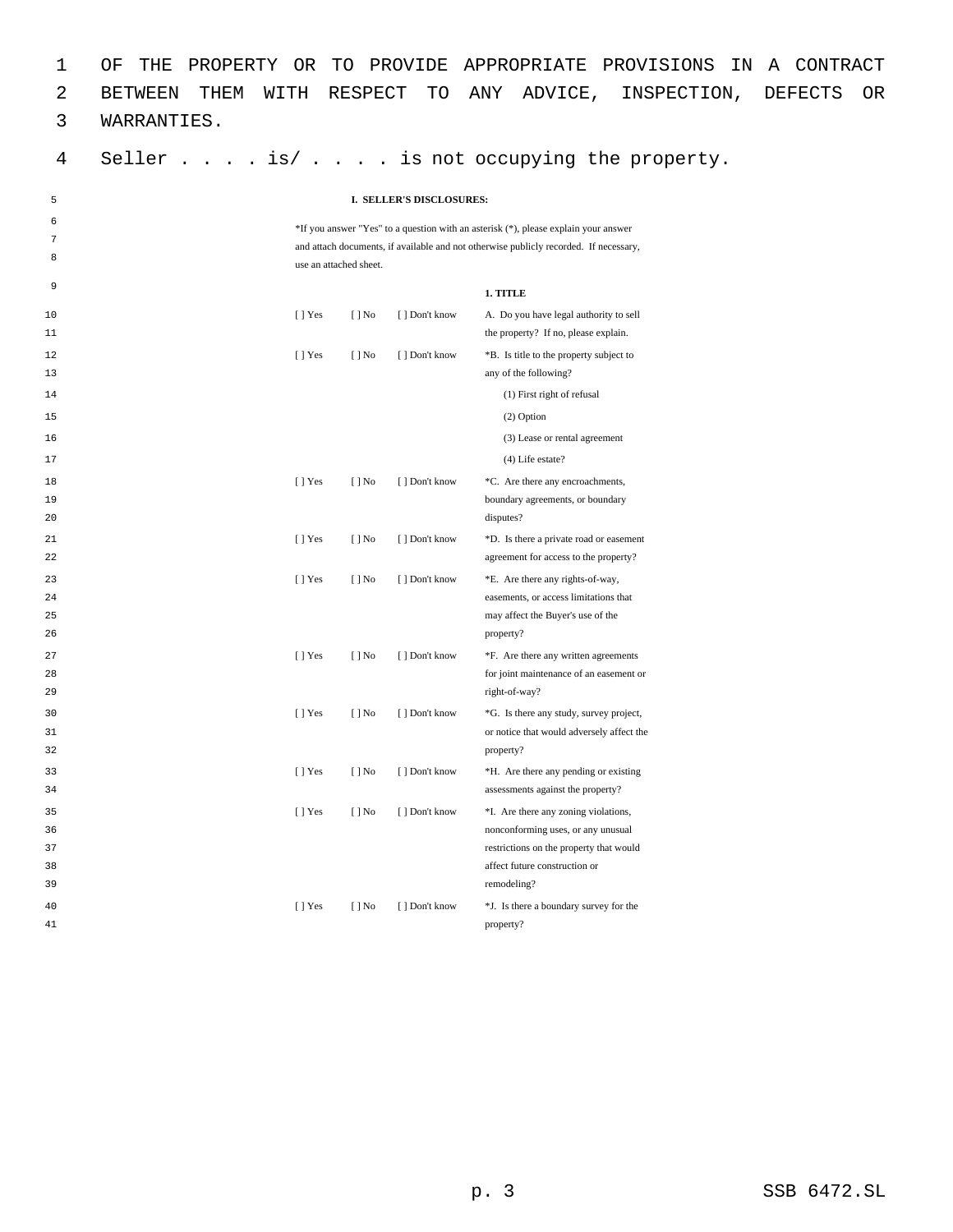| 1        | [] Yes | $[ ]$ No | [ ] Don't know | *K. Are there any covenants,                  |
|----------|--------|----------|----------------|-----------------------------------------------|
| 2        |        |          |                | conditions, or restrictions recorded          |
| 3        |        |          |                | against the property?                         |
| 4        |        |          |                | 2. WATER                                      |
| 5        |        |          |                | A. Household Water                            |
| 6        |        |          |                | (1) The source of water for the               |
| 7        |        |          |                | property is:                                  |
| 8        |        |          |                | [] Private or publicly owned water            |
| 9<br>10  |        |          |                | system<br>[] Private well serving only the    |
| 11       |        |          |                | subject property                              |
| 12       |        |          |                | *[] Other water system                        |
| 13       | [] Yes | $[ ]$ No | [ ] Don't know | *If shared, are there any written             |
| 14       |        |          |                | agreements?                                   |
| 15       | [] Yes | $[ ]$ No | [ ] Don't know | *(2) Is there an easement (recorded           |
| 16       |        |          |                | or unrecorded) for access to and/or           |
| 17       |        |          |                | maintenance of the water source?              |
| 18       | [] Yes | $[ ]$ No | [ ] Don't know | *(3) Are there any problems or                |
| 19       |        |          |                | repairs needed?                               |
| 20       | [] Yes | $[ ]$ No | [ ] Don't know | (4) During your ownership, has the            |
| 21       |        |          |                | source provided an adequate                   |
| 22       |        |          |                | year-round supply of potable                  |
| 23       |        |          |                | water? If no, please explain.                 |
| 24       | [] Yes | $[ ]$ No | [ ] Don't know | *(5) Are there any water treatment            |
| 25       |        |          |                | systems for the property? If yes,             |
| 26       |        |          |                | are they [ ]Leased [ ]Owned                   |
| 27       | [] Yes | $[ ]$ No | [ ] Don't know | *(6) Are there any water rights for           |
| 28       |        |          |                | the property associated with its              |
| 29       |        |          |                | domestic water supply, such as a              |
| 30<br>31 |        |          |                | water right permit, certificate, or<br>claim? |
| 32       | [] Yes | $[$   No | [ ] Don't know | (a) If yes, has the water right               |
| 33       |        |          |                | permit, certificate, or claim been            |
| 34       |        |          |                | assigned, transferred, or changed?            |
| 35       |        |          |                | *(b) If yes, has all or any portion of        |
| 36       |        |          |                | the water right not been used for             |
| 37       |        |          |                | five or more successive years?                |
| 38       | [] Yes | $[ ]$ No | [ ] Don't know | *(7) Are there any defects in the             |
| 39       |        |          |                | operation of the water system (e.g.           |
| 40       |        |          |                | pipes, tank, pump, etc.)?                     |
| 41       |        |          |                |                                               |
| 42       |        |          |                | <b>B.</b> Irrigation Water                    |
| 43       | [] Yes | $[ ]$ No | [ ] Don't know | (1) Are there any irrigation water            |
| 44       |        |          |                | rights for the property, such as a            |
| 45       |        |          |                | water right permit, certificate, or           |
| 46       |        |          |                | claim?                                        |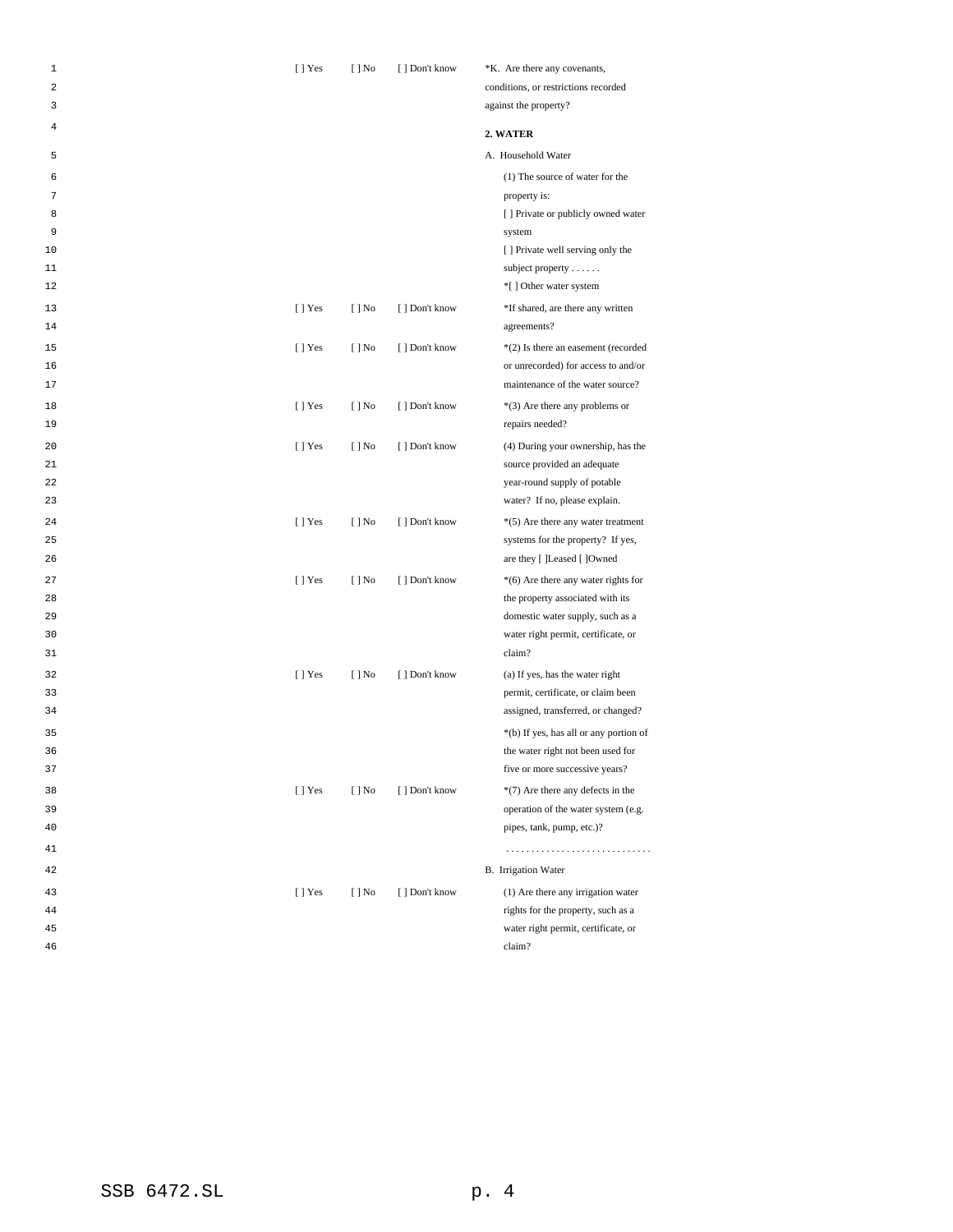| $1\,$<br>2  | [] Yes    | $[ ]$ No                 | [ ] Don't know | *(a) If yes, has all or any portion of<br>the water right not been used for                                 |
|-------------|-----------|--------------------------|----------------|-------------------------------------------------------------------------------------------------------------|
| 3           |           |                          |                | five or more successive years?                                                                              |
| 4<br>5<br>6 | [] Yes    | $[ ]$ No                 | [ ] Don't know | *(b) If so, is the certificate<br>available? (If yes, please attach a<br>copy.)                             |
| 7<br>8<br>9 | [] Yes    | $[ ]$ No                 | [ ] Don't know | *(c) If so, has the water right<br>permit, certificate, or claim been<br>assigned, transferred, or changed? |
| 10          |           |                          |                |                                                                                                             |
| 11<br>12    | [] Yes    | $[$   No                 | [ ] Don't know | $*(2)$ Does the property receive<br>irrigation water from a ditch                                           |
| 13          |           |                          |                | company, irrigation district, or                                                                            |
| 14          |           |                          |                | other entity? If so, please identify                                                                        |
| 15<br>16    |           |                          |                | the entity that supplies water to the<br>property:                                                          |
| 17          |           |                          |                |                                                                                                             |
| 18          |           |                          |                | C. Outdoor Sprinkler System                                                                                 |
| 19<br>20    | [] Yes    | $[ ]$ No                 | [ ] Don't know | (1) Is there an outdoor sprinkler<br>system for the property?                                               |
| 21          | [] Yes    | $[ ]$ No                 | [ ] Don't know | *(2) If yes, are there any defects in                                                                       |
| 22          |           |                          |                | the system?                                                                                                 |
| 23          | [] Yes    | $[ ]$ No                 | [ ] Don't know | *(3) If yes, is the sprinkler system                                                                        |
|             |           |                          |                |                                                                                                             |
| 24          |           |                          |                | connected to irrigation water?                                                                              |
| 25          |           |                          |                |                                                                                                             |
| 26          |           |                          |                | 3. SEWER/ON-SITE SEWAGE<br><b>SYSTEM</b>                                                                    |
| 27          |           |                          |                | A. The property is served by:                                                                               |
| 28          |           |                          |                | [] Public sewer system,                                                                                     |
| 29          |           |                          |                | [] On-site sewage system (including                                                                         |
| 30          |           |                          |                | pipes, tanks, drainfields, and all other                                                                    |
| 31          |           |                          |                | component parts)                                                                                            |
| 32          |           |                          |                | [] Other disposal system, please                                                                            |
| 33          |           |                          |                | describe:                                                                                                   |
| 34          |           |                          |                |                                                                                                             |
| 35          | $[ ]$ Yes | $[ ]$ No                 | [ ] Don't know | B. If public sewer system service is                                                                        |
| 36          |           |                          |                | available to the property, is the house                                                                     |
| 37          |           |                          |                | connected to the sewer main? If no,                                                                         |
| 38          |           |                          |                | please explain.                                                                                             |
| 39          |           |                          |                |                                                                                                             |
| 40          | [] Yes    | $\lceil \cdot \rceil$ No | [ ] Don't know | *C. Is the property subject to any                                                                          |
| 41<br>42    |           |                          |                | sewage system fees or charges in                                                                            |
| 43          |           |                          |                | addition to those covered in your<br>regularly billed sewer or on-site sewage                               |
| 44          |           |                          |                | system maintenance service?                                                                                 |
| 45          |           |                          |                | D. If the property is connected to an                                                                       |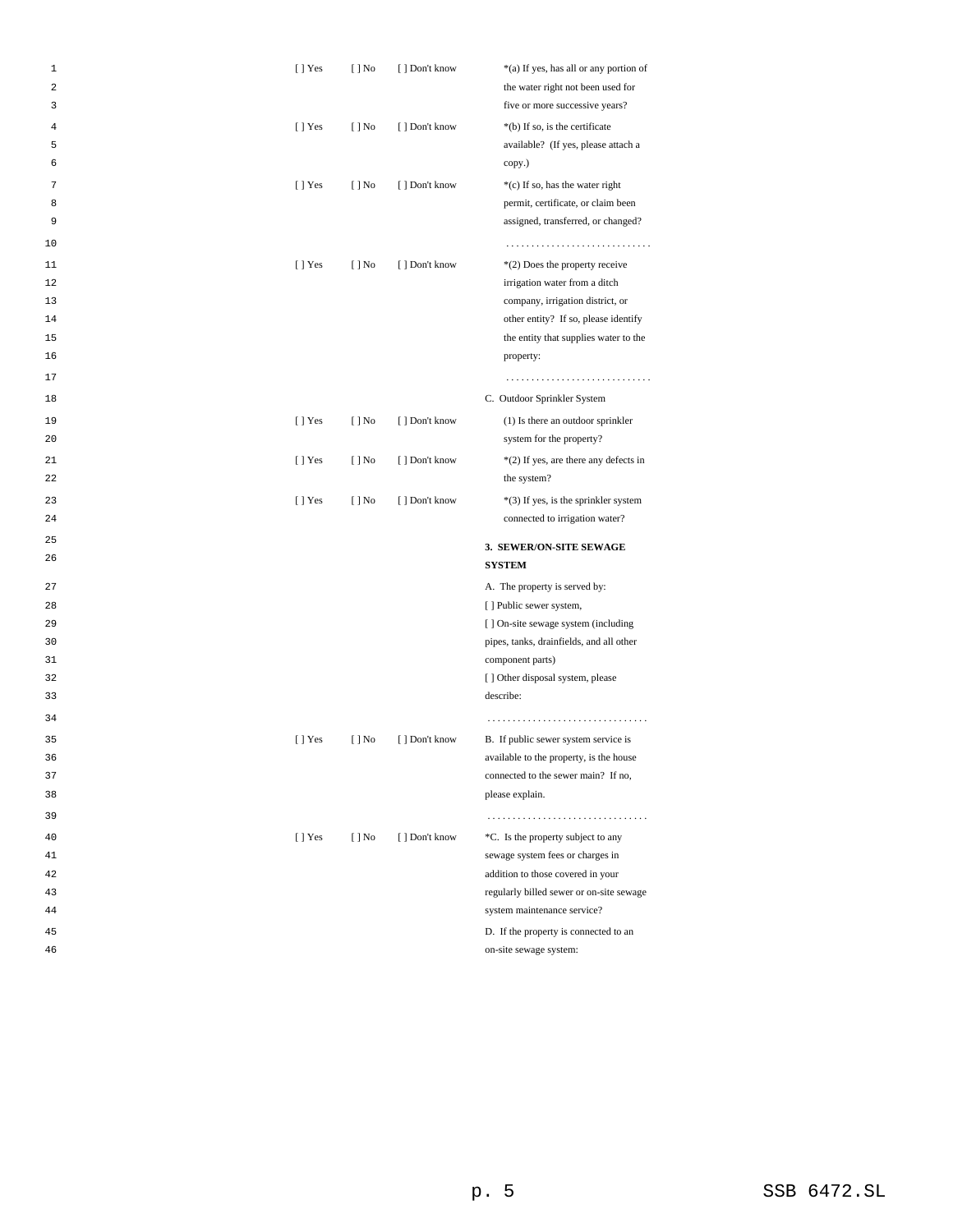| 1<br>2   | $[ ]$ Yes | $[ ]$ No                | [ ] Don't know | *(1) Was a permit issued for its<br>construction, and was it approved     |
|----------|-----------|-------------------------|----------------|---------------------------------------------------------------------------|
| 3<br>4   |           |                         |                | by the local health department or<br>district following its construction? |
| 5        |           |                         |                | (2) When was it last pumped?                                              |
| 6        |           |                         |                |                                                                           |
| 7        | $[ ]$ Yes | $[ ]$ No                | [ ] Don't know | $*(3)$ Are there any defects in the                                       |
| 8        |           |                         |                | operation of the on-site sewage                                           |
| 9        |           |                         |                | system?                                                                   |
| 10       |           |                         | [ ] Don't know | (4) When was it last inspected?                                           |
| 11       |           |                         |                |                                                                           |
| 12       |           |                         |                | By whom: $\dots\dots\dots\dots\dots\dots$                                 |
| 13       |           |                         | [ ] Don't know | (5) For how many bedrooms was                                             |
| 14       |           |                         |                | the on-site sewage system                                                 |
| 15       |           |                         |                | approved?                                                                 |
| 16       |           |                         |                |                                                                           |
| 17       | $[ ]$ Yes | $[ ]$ No                | [ ] Don't know | E. Are all plumbing fixtures, including                                   |
| 18       |           |                         |                | drain, connected to<br>laundry<br>the                                     |
| 19       |           |                         |                | sewer/on-site sewage system? If no,                                       |
| 20       |           |                         |                | please explain:                                                           |
| 21       | $[ ]$ Yes | $[ ]$ No                | [ ] Don't know | *F. Have there been any changes or                                        |
| 22       |           |                         |                | repairs to the on-site sewage system?                                     |
| 23       | $[ ]$ Yes | $[ ]$ No                | [ ] Don't know | G.<br>Is the on-site sewage system,                                       |
| 24       |           |                         |                | including the drainfield, located entirely                                |
| 25       |           |                         |                | within the boundaries of the property?                                    |
| 26       |           |                         |                | If<br>no,<br>please<br>explain.                                           |
| 27       |           |                         |                |                                                                           |
| 28<br>29 | $[ ]$ Yes | $[ ]$ No                | [ ] Don't know | *H. Does the on-site sewage system<br>require monitoring and maintenance  |
| 30       |           |                         |                | services more frequently than once a                                      |
| 31       |           |                         |                | year?                                                                     |
| 32       |           |                         |                |                                                                           |
| 33       |           |                         |                | NOTICE: IF THIS RESIDENTIAL REAL PROPERTY DISCLOSURE                      |
| 34       |           |                         |                | STATEMENT IS BEING COMPLETED FOR NEW CONSTRUCTION WHICH                   |
| 35       |           |                         |                | HAS NEVER BEEN OCCUPIED, THE SELLER IS NOT REQUIRED TO                    |
| 36       |           |                         |                | COMPLETE THE QUESTIONS LISTED IN ITEM 4. STRUCTURAL OR ITEM               |
| 37       |           | 5. SYSTEMS AND FIXTURES |                |                                                                           |
| 38       |           |                         |                | 4. STRUCTURAL                                                             |
| 39       | [] Yes    | $[ ]$ No                | [ ] Don't know | *A. Has the roof leaked within the last                                   |
| 40       |           |                         |                | five years?                                                               |
| 41       | [] Yes    | $[ ]$ No                | [ ] Don't know | *B. Has the basement flooded or                                           |
| 42       |           |                         |                | leaked?                                                                   |
| 43       | [] Yes    | $[ ]$ No                | [] Don't know  | *C. Have there been any conversions,                                      |
| 44       |           |                         |                | additions, or remodeling?                                                 |
| 45       | $[ ]$ Yes | $[ ]$ No                | [ ] Don't know | *(1) If yes, were all building                                            |
| 46       |           |                         |                | permits obtained?                                                         |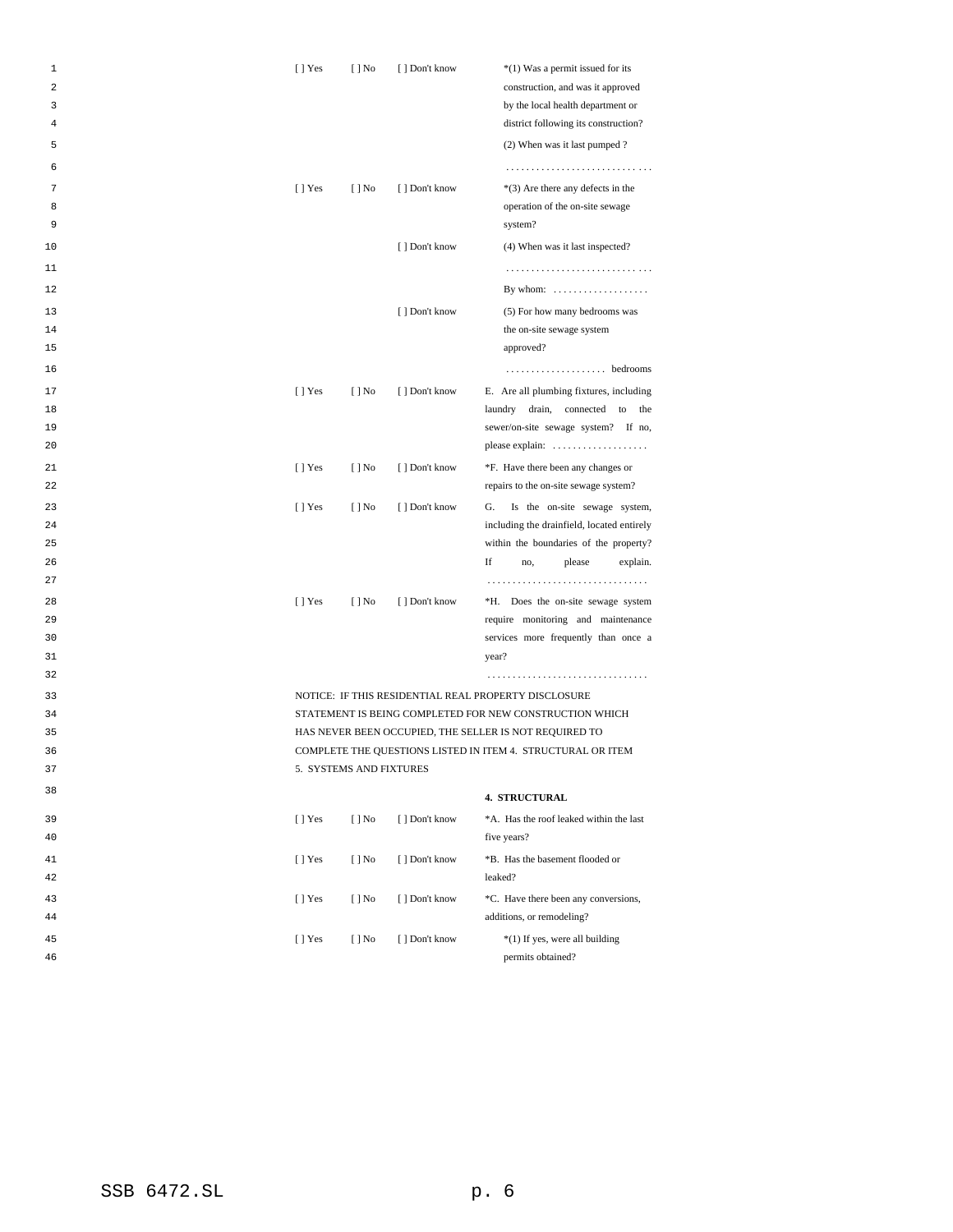| 1<br>2  | $[ ]$ Yes | $[$   No           | [ ] Don't know        | inspections obtained?          | *(2) If yes, were all final                                            |
|---------|-----------|--------------------|-----------------------|--------------------------------|------------------------------------------------------------------------|
| 3       | $[$ Tes   | $[ ]$ No           | [ ] Don't know        |                                | D. Do you know the age of the house?                                   |
| 4       |           |                    |                       |                                | If yes, year of original construction:                                 |
| 5       |           |                    |                       |                                |                                                                        |
| 6       | $[ ]$ Yes | $[ ]$ No           | [ ] Don't know        |                                | *E. Has there been any settling,                                       |
| 7       |           |                    |                       |                                | slippage, or sliding of the property or its                            |
| 8       |           |                    |                       | improvements?                  |                                                                        |
| 9<br>10 | $[ ]$ Yes | $[ ]$ No           | [ ] Don't know        |                                | *F. Are there any defects with the<br>following: (If yes, please check |
| 11      |           |                    |                       | applicable items and explain.) |                                                                        |
| 12      |           |                    |                       |                                |                                                                        |
|         |           | $\Box$ Foundations | $\Box$ Decks          |                                | $\Box$ Exterior Walls                                                  |
| 13      |           | $\Box$ Chimneys    | $\Box$ Interior Walls |                                | □ Fire Alarm                                                           |
| 14      |           | $\Box$ Doors       | $\Box$ Windows        |                                | $\Box$ Patio                                                           |
| 15      |           | $\Box$ Ceilings    | $\Box$ Slab Floors    |                                | $\Box$ Driveways                                                       |
| 16      |           | $\Box$ Pools       | $\Box$ Hot Tub        |                                | $\Box$ Sauna                                                           |
| 17      |           | $\Box$ Sidewalks   | $\Box$ Outbuildings   |                                | $\Box$ Fireplaces                                                      |
| 18      |           | □ Garage Floors    | $\Box$ Walkways       |                                | $\Box$ Siding                                                          |
| 19      |           | $\Box$ Other       | □ Wood Stoves         |                                |                                                                        |
| 20      | $[$ Tes   | $[ ]$ No           | [ ] Don't know        |                                | *G. Was a structural pest or "whole                                    |
| 21      |           |                    |                       |                                | house" inspection done? If yes, when                                   |
| 22      |           |                    |                       |                                | and by whom was the inspection                                         |
| 23      |           |                    |                       |                                |                                                                        |
| 24      | $[ ]$ Yes | $[ ]$ No           | [ ] Don't know        |                                | H. During your ownership, has the                                      |
| 25      |           |                    |                       |                                | property had any wood destroying                                       |
| 26      |           |                    |                       | organism or pest infestation?  |                                                                        |
| 27      | $[ ]$ Yes | $[ ]$ No           | [ ] Don't know        | I. Is the attic insulated?     |                                                                        |
| 28      | [ ] Yes   | $[ ]$ No           | [ ] Don't know        | J. Is the basement insulated?  |                                                                        |
| 29      |           |                    |                       |                                | <b>5. SYSTEMS AND FIXTURES</b>                                         |
| 30      |           |                    |                       |                                | *A. If any of the following systems or                                 |
| 31      |           |                    |                       |                                | fixtures are included with the transfer,                               |
| 32      |           |                    |                       |                                | are there any defects? If yes, please                                  |
| 33      |           |                    |                       | explain.                       |                                                                        |
| 34      | [ ] Yes   | [ ] No             | [ ] Don't know        |                                | Electrical system, including                                           |
| 35      |           |                    |                       |                                | wiring, switches, outlets, and                                         |
| 36      |           |                    |                       | service                        |                                                                        |
| 37      | [ ] Yes   | $[ ]$ No           | [ ] Don't know        |                                | Plumbing system, including pipes,<br>faucets, fixtures, and toilets    |
| 38      |           |                    |                       |                                |                                                                        |
| 39      | $[ ]$ Yes | $[ ]$ No           | [ ] Don't know        | Hot water tank                 |                                                                        |
| 40      | [] Yes    | $[ ]$ No           | [ ] Don't know        | Garbage disposal               |                                                                        |
| 41      | $[$   Yes | $[ ]$ No           | [] Don't know         | Appliances                     |                                                                        |
| 42      | [ ] Yes   | $[ ]$ No           | [ ] Don't know        | Sump pump                      |                                                                        |
| 43      | [] Yes    | $[ ]$ No           | [ ] Don't know        |                                | Heating and cooling systems                                            |
| 44      | [] Yes    | $[ ]$ No           | [ ] Don't know        | Security system                |                                                                        |
| 45      |           |                    |                       | [] Owned [] Leased             |                                                                        |
| 46      |           |                    |                       |                                |                                                                        |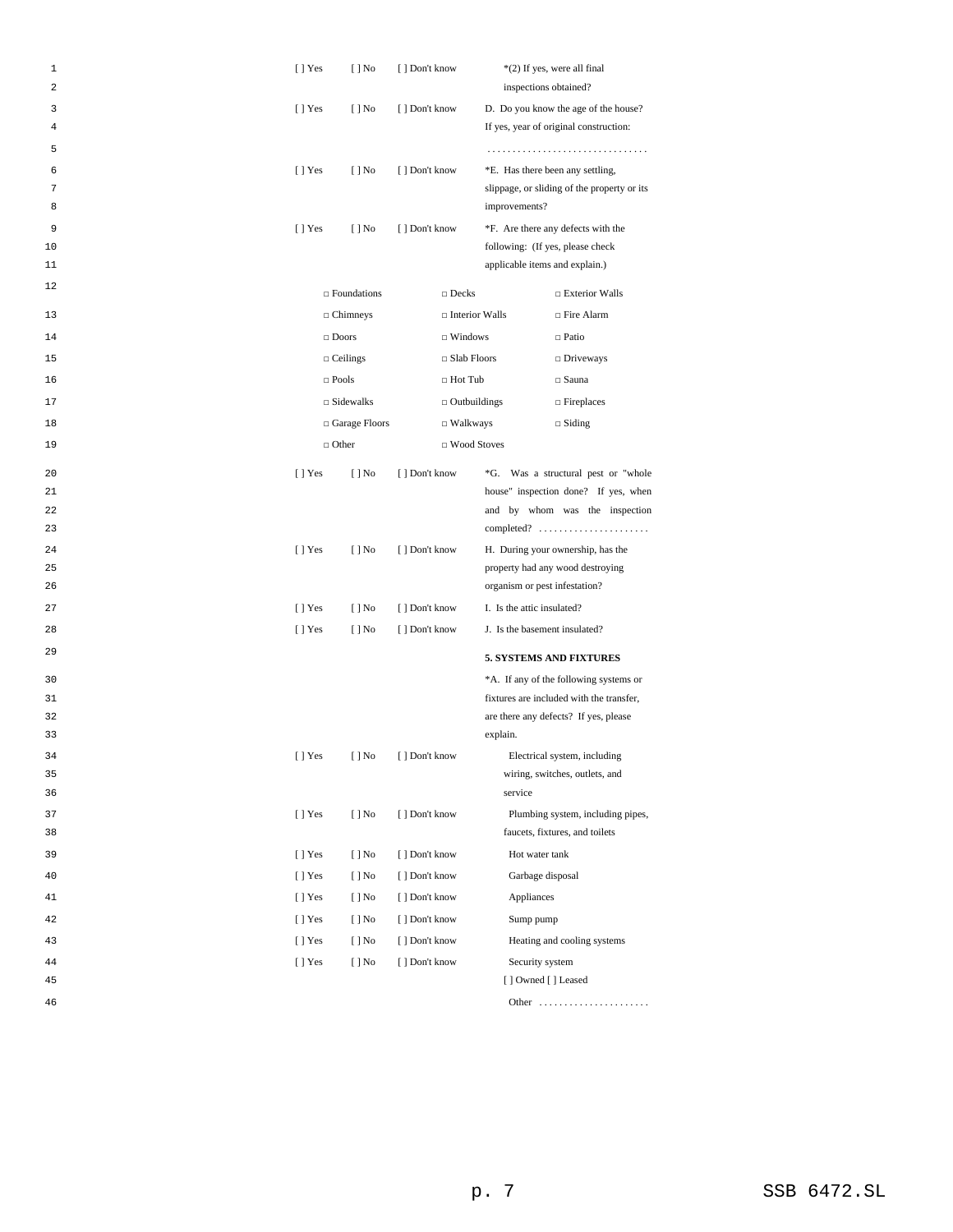| $\mathbf 1$             |            |           |                | *B. If any of the following fixtures or                                          |
|-------------------------|------------|-----------|----------------|----------------------------------------------------------------------------------|
| $\overline{\mathbf{c}}$ |            |           |                | property is included with the transfer,                                          |
| 3                       |            |           |                | are they leased? (If yes, please attach                                          |
| 4                       |            |           |                | copy of lease.)                                                                  |
| 5                       | $[ ]$ Yes  | $[ ]$ No  | [] Don't know  | Security system                                                                  |
| 6                       | $[ ]$ Yes  | $[ ]$ No  | [ ] Don't know | Tanks (type): $\dots$                                                            |
| 7                       | $[ ]$ Yes  | $[ ]$ No  | [ ] Don't know | Satellite dish                                                                   |
| 8                       |            |           |                | Other: $\dots$ .                                                                 |
| 9                       |            |           |                | *C. Are any of the following kinds of                                            |
| 10                      |            |           |                | wood burning appliances present at the                                           |
| 11                      |            |           |                | property?                                                                        |
| 12                      | $[ ]$ Yes  | $[ ]$ No  | [ ] Don't know | (1) Wood stove?                                                                  |
| 13                      | $[ ]$ Yes  | $[ ]$ No  | [ ] Don't know | (2) Fireplace insert?                                                            |
| 14                      | $[ ]$ Yes  | $[ ]$ No  | [ ] Don't know | (3) Pellet stove?                                                                |
| 15                      | [] Yes     | $[ ]$ No  | [ ] Don't know | (4) Fireplace?                                                                   |
| 16                      | [ ] Yes    | $[ ]$ No  | [ ] Don't know | If yes, are all of the (1) wood                                                  |
| 17                      |            |           |                | stoves or (2) fireplace inserts                                                  |
| 18                      |            |           |                | certified by the U.S. Environmental                                              |
| 19                      |            |           |                | Protection Agency as clean burning                                               |
| 20                      |            |           |                | appliances to improve air quality                                                |
| 21                      |            |           |                | and public health?                                                               |
| 22                      | $[$   Yes  | $[$   No  | [ ] Don't know | D. Is the property located within a city,                                        |
| 23<br>24                |            |           |                | county, or district or within a                                                  |
| 25                      |            |           |                | department of natural resources fire<br>protection zone that provides fire       |
| 26                      |            |           |                | protection services?                                                             |
| 27                      | $\Box$ Yes | $\Box$ No | [] Don't know  | E. Is the property equipped with carbon                                          |
| 28                      |            |           |                | monoxide alarms?                                                                 |
| 29                      |            |           |                | (Note: Pursuant to RCW 19.27.530,                                                |
| 30                      |            |           |                | seller must equip the residence with                                             |
| 31                      |            |           |                | carbon monoxide alarms as required by                                            |
| 32                      |            |           |                | the state building code.)                                                        |
| 33                      | $\Box$ Yes | $\Box$ No | [] Don't know  | F. Is the property equipped with smoke                                           |
| 34                      |            |           |                | alarms?                                                                          |
| 35                      |            |           |                | <b>6. HOMEOWNERS'</b>                                                            |
| 36                      |            |           |                | ASSOCIATION/COMMON                                                               |
| 37                      |            |           |                | <b>INTERESTS</b>                                                                 |
| 38                      | [] Yes     | $[ ]$ No  | [ ] Don't know | A. Is there a Homeowners'                                                        |
| 39                      |            |           |                | Association? Name of Association and                                             |
| 40                      |            |           |                | contact information for an officer,                                              |
| 41                      |            |           |                | director, employee, or other authorized                                          |
| 42                      |            |           |                | agent, if any, who may provide the                                               |
| 43<br>44                |            |           |                | association's financial statements,<br>minutes, bylaws, fining policy, and other |
| 45                      |            |           |                | information that is not publicly                                                 |
| 46                      |            |           |                | available:                                                                       |
| 47                      |            |           |                |                                                                                  |
|                         |            |           |                |                                                                                  |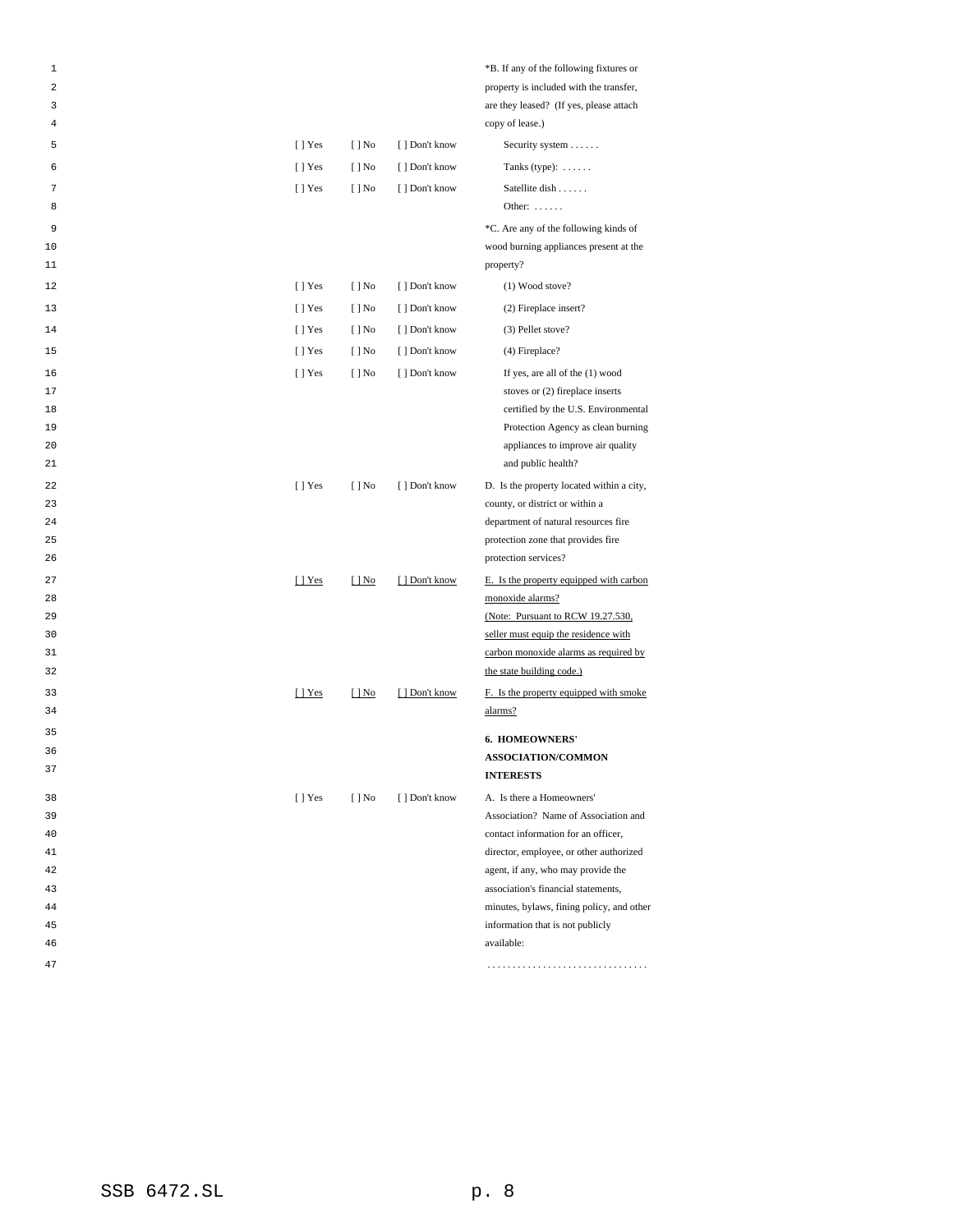| $1\,$<br>2 | [ ] Yes   | $[ ]$ No | [ ] Don't know | B. Are there regular periodic<br>assessments:                                |
|------------|-----------|----------|----------------|------------------------------------------------------------------------------|
| 3<br>4     |           |          |                | \$ per [ ] Month [ ] Year<br>$[ ]$ Other                                     |
| 5          | $[ ]$ Yes | $[$   No | [ ] Don't know | *C. Are there any pending special                                            |
| 6<br>7     | $[ ]$ Yes | $[ ]$ No | [ ] Don't know | assessments?<br>*D. Are there any shared "common                             |
| 8<br>9     |           |          |                | areas" or any joint maintenance<br>agreements (facilities such as walls,     |
| 10         |           |          |                | fences, landscaping, pools, tennis                                           |
| 11         |           |          |                | courts, walkways, or other areas co-                                         |
| 12         |           |          |                | owned in undivided interest with                                             |
| 13         |           |          |                | others)?                                                                     |
| 14         |           |          |                | 7. ENVIRONMENTAL                                                             |
| 15         | $[ ]$ Yes | $[ ]$ No | [ ] Don't know | *A. Have there been any flooding,                                            |
| 16         |           |          |                | standing water, or drainage problems on                                      |
| 17<br>18   |           |          |                | the property that affect the property or<br>access to the property?          |
|            |           |          |                |                                                                              |
| 19<br>20   | $[ ]$ Yes | $[ ]$ No | [ ] Don't know | *B. Does any part of the property<br>contain fill dirt, waste, or other fill |
| 21         |           |          |                | material?                                                                    |
| 22         | $[ ]$ Yes | $[ ]$ No | [ ] Don't know | *C. Is there any material damage to the                                      |
| 23         |           |          |                | property from fire, wind, floods, beach                                      |
| 24         |           |          |                | movements, earthquake, expansive                                             |
| 25         |           |          |                | soils, or landslides?                                                        |
| 26         | $[ ]$ Yes | $[ ]$ No | [ ] Don't know | D. Are there any shorelines, wetlands,                                       |
| 27         |           |          |                | floodplains, or critical areas on the                                        |
| 28         |           |          |                | property?                                                                    |
| 29         | $[ ]$ Yes | $[ ]$ No | [ ] Don't know | *E. Are there any substances,                                                |
| 30         |           |          |                | materials, or products in or on the                                          |
| 31<br>32   |           |          |                | property that may be environmental<br>concerns, such as asbestos,            |
| 33         |           |          |                | formaldehyde, radon gas, lead-based                                          |
| 34         |           |          |                | paint, fuel or chemical storage tanks, or                                    |
| 35         |           |          |                | contaminated soil or water?                                                  |
| 36         | $[ ]$ Yes | $[ ]$ No | [ ] Don't know | *F. Has the property been used for                                           |
| 37         |           |          |                | commercial or industrial purposes?                                           |
| 38         | $[ ]$ Yes | $[ ]$ No | [ ] Don't know | *G. Is there any soil or groundwater                                         |
| 39         |           |          |                | contamination?                                                               |
| 40         | $[ ]$ Yes | $[ ]$ No | [] Don't know  | *H. Are there transmission poles or                                          |
| 41         |           |          |                | other electrical utility equipment                                           |
| 42         |           |          |                | installed, maintained, or buried on the                                      |
| 43         |           |          |                | property that do not provide utility                                         |
| 44         |           |          |                | service to the structures on the                                             |
| 45         |           |          |                | property?                                                                    |
| 46         | $[ ]$ Yes | $[ ]$ No | [ ] Don't know | *I. Has the property been used as a                                          |
| 47         |           |          |                | legal or illegal dumping site?                                               |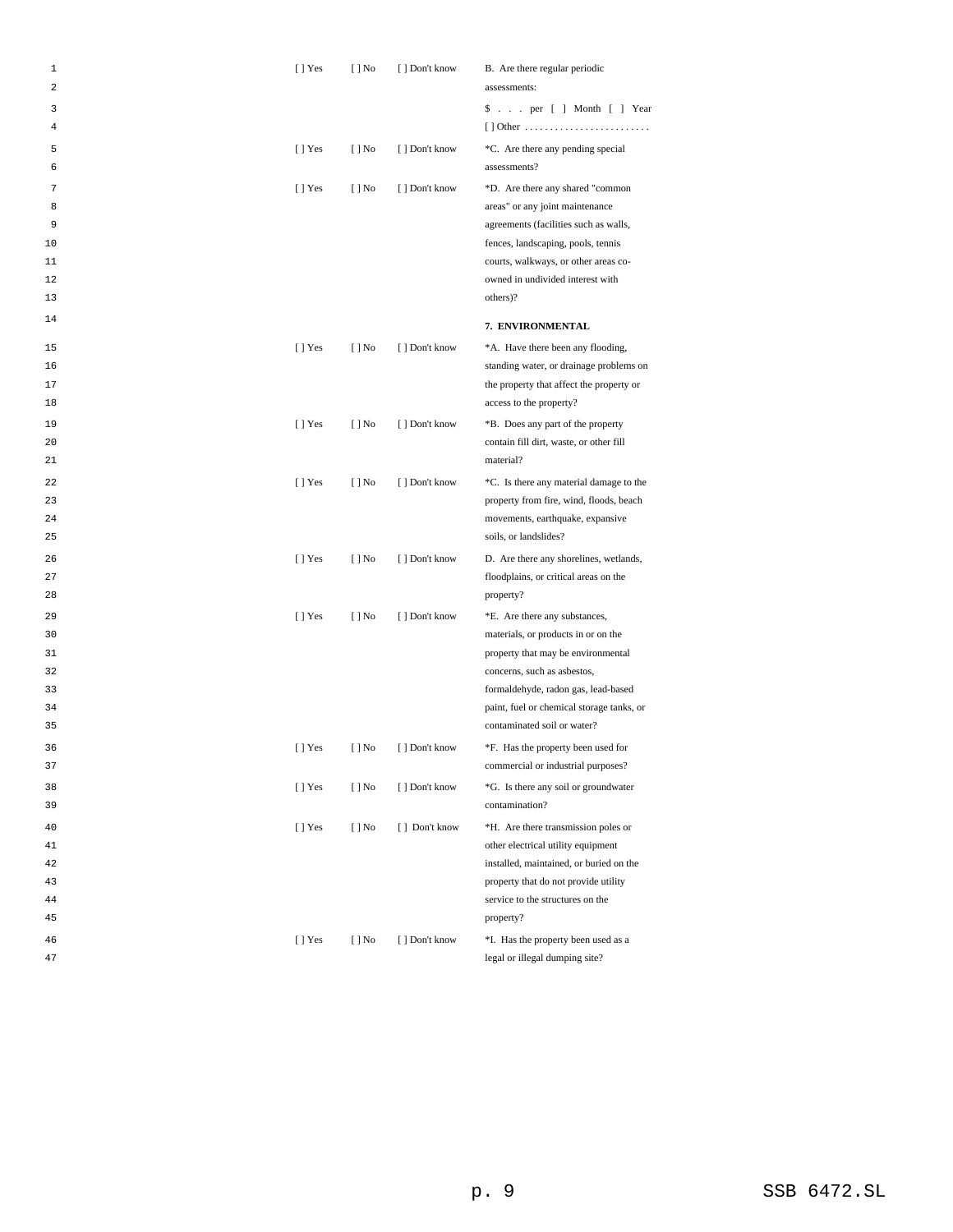| 1<br>2 | [] Yes                    | $[ ]$ No | [ ] Don't know             | *J. Has the property been used as an<br>illegal drug manufacturing site? |
|--------|---------------------------|----------|----------------------------|--------------------------------------------------------------------------|
| 3      | [] Yes                    | $[ ]$ No | [ ] Don't know             | *K. Are there any radio towers in the                                    |
| 4      |                           |          |                            | area that cause interference with cellular                               |
| 5      |                           |          |                            | telephone reception?                                                     |
| 6      |                           |          |                            | 8. MANUFACTURED AND                                                      |
| 7      |                           |          |                            | <b>MOBILE HOMES</b>                                                      |
| 8      |                           |          |                            | If the property includes a manufactured                                  |
| 9      |                           |          |                            | or mobile home,                                                          |
| 10     | [] Yes                    | $[ ]$ No | [ ] Don't know             | *A. Did you make any alterations to the                                  |
| 11     |                           |          |                            | home? If yes, please describe the                                        |
| 12     |                           |          |                            | alterations:                                                             |
| 13     | [] Yes                    | $[ ]$ No | [ ] Don't know             | *B. Did any previous owner make any                                      |
| 14     |                           |          |                            | alterations to the home?                                                 |
| 15     | [] Yes                    | $[ ]$ No | [ ] Don't know             | *C. If alterations were made, were                                       |
| 16     |                           |          |                            | permits or variances for these alterations                               |
| 17     |                           |          |                            | obtained?                                                                |
| 18     |                           |          |                            | 9. FULL DISCLOSURE BY                                                    |
| 19     |                           |          |                            | <b>SELLERS</b>                                                           |
| 20     |                           |          |                            | A. Other conditions or defects:                                          |
| 21     | [] Yes                    | $[ ]$ No | [ ] Don't know             | *Are there any other existing material                                   |
| 22     |                           |          |                            | defects affecting the property that a                                    |
| 23     |                           |          |                            | prospective buyer should know about?                                     |
| 24     |                           |          |                            | B. Verification:                                                         |
| 25     |                           |          |                            | The foregoing answers and attached                                       |
| 26     |                           |          |                            | explanations (if any) are complete and                                   |
| 27     |                           |          |                            | correct to the best of my/our knowledge                                  |
| 28     |                           |          |                            | and I/we have received a copy hereof.                                    |
| 29     |                           |          |                            | I/we authorize all of my/our real estate                                 |
| 30     |                           |          |                            | licensees, if any, to deliver a copy of                                  |
| 31     |                           |          |                            | this disclosure statement to other real                                  |
| 32     |                           |          |                            | estate licensees and all prospective                                     |
| 33     |                           |          |                            | buyers of the property.                                                  |
| 34     | DATE                      |          | $SELLER$                   | SELLER                                                                   |
| 35     |                           |          | NOTICE TO THE BUYER        |                                                                          |
| 36     |                           |          |                            | INFORMATION REGARDING REGISTERED SEX OFFENDERS MAY                       |
| 37     |                           |          |                            | BE OBTAINED FROM LOCAL LAW ENFORCEMENT AGENCIES. THIS                    |
| 38     |                           |          |                            | NOTICE IS INTENDED ONLY TO INFORM YOU OF WHERE TO OBTAIN                 |
| 39     |                           |          |                            | THIS INFORMATION AND IS NOT AN INDICATION OF THE PRESENCE OF             |
| 40     | REGISTERED SEX OFFENDERS. |          |                            |                                                                          |
| 41     |                           |          | II. BUYER'S ACKNOWLEDGMENT |                                                                          |
| 42     |                           | А.       |                            | Buyer hereby acknowledges that: Buyer has a duty to pay                  |
| 43     |                           |          |                            | diligent attention to any material defects that are known to             |
| 44     |                           |          |                            | Buyer or can be known to Buyer by utilizing diligent                     |
| 45     |                           |          | attention and observation. |                                                                          |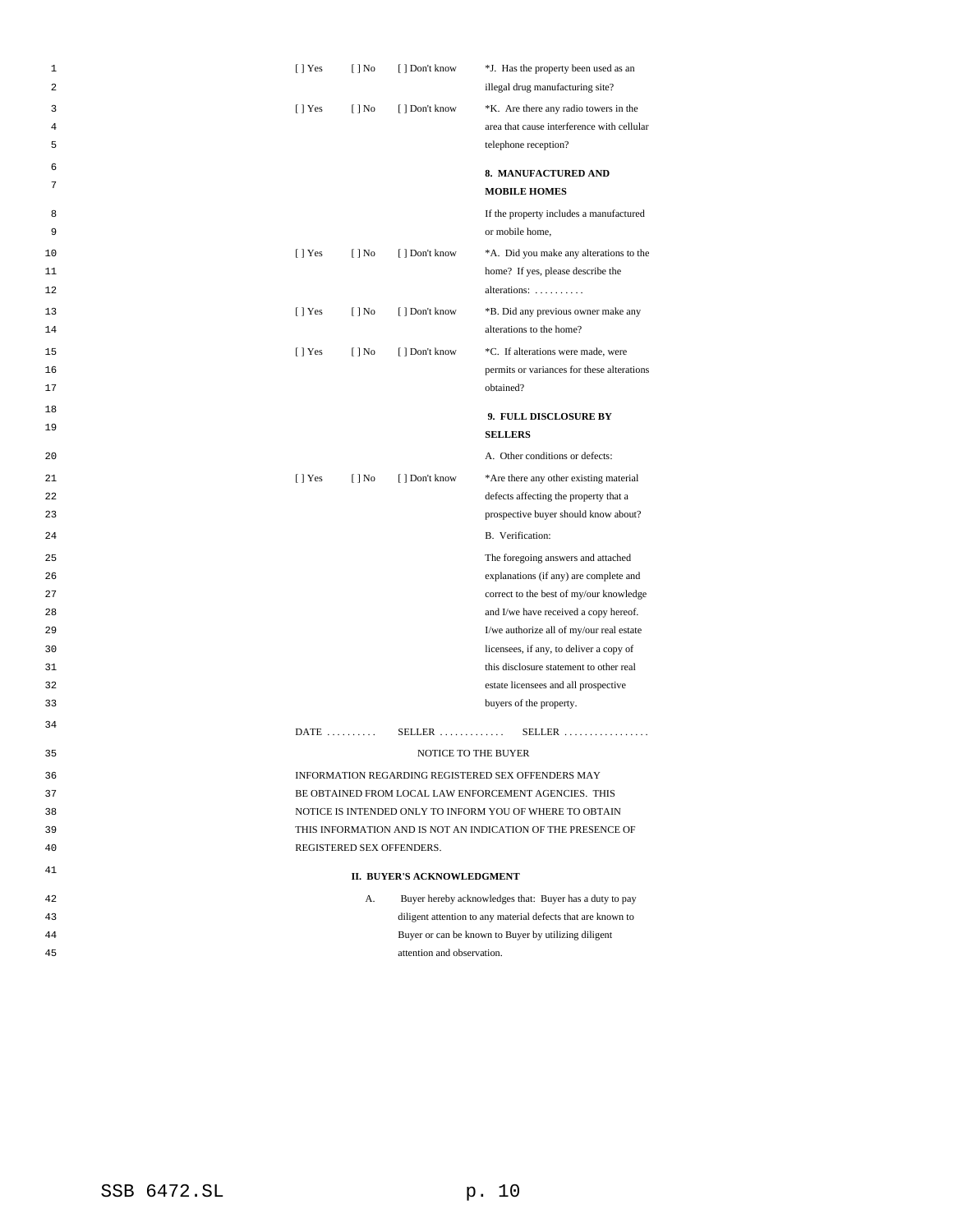| 1  | <b>B.</b> | The disclosures set forth in this statement and in any          |
|----|-----------|-----------------------------------------------------------------|
| 2  |           | amendments to this statement are made only by the Seller and    |
| 3  |           | not by any real estate licensee or other party.                 |
| 4  | C.        | Buyer acknowledges that, pursuant to RCW 64.06.050(2),          |
| 5  |           | real estate licensees are not liable for inaccurate information |
| 6  |           | provided by Seller, except to the extent that real estate       |
| 7  |           | licensees know of such inaccurate information.                  |
| 8  | D.        | This information is for disclosure only and is not intended to  |
| 9  |           | be a part of the written agreement between the Buyer and        |
| 10 |           | Seller.                                                         |
| 11 | Е.        | Buyer (which term includes all persons signing the "Buyer's     |
| 12 |           | acceptance" portion of this disclosure statement below) has     |
| 13 |           | received a copy of this Disclosure Statement (including         |
| 14 |           | attachments, if any) bearing Seller's signature.                |
|    |           |                                                                 |

 DISCLOSURES CONTAINED IN THIS DISCLOSURE STATEMENT ARE PROVIDED BY SELLER BASED ON SELLER'S ACTUAL KNOWLEDGE OF THE PROPERTY AT THE TIME SELLER COMPLETES THIS DISCLOSURE STATEMENT. UNLESS BUYER AND SELLER OTHERWISE AGREE IN WRITING, BUYER SHALL HAVE THREE BUSINESS DAYS FROM THE DAY SELLER OR SELLER'S AGENT DELIVERS THIS DISCLOSURE STATEMENT TO RESCIND THE AGREEMENT BY DELIVERING A SEPARATELY SIGNED WRITTEN STATEMENT OF RESCISSION TO SELLER OR SELLER'S AGENT. YOU MAY WAIVE THE RIGHT TO RESCIND PRIOR TO OR AFTER THE TIME YOU ENTER INTO A SALE AGREEMENT.

 BUYER HEREBY ACKNOWLEDGES RECEIPT OF A COPY OF THIS DISCLOSURE STATEMENT AND ACKNOWLEDGES THAT THE DISCLOSURES MADE HEREIN ARE THOSE OF THE SELLER ONLY, AND NOT OF ANY REAL ESTATE LICENSEE OR OTHER PARTY. 27 DATE . . . . . . BUYER . . . . . . . . BUYER . . . . .

 (2) If the disclosure statement is being completed for new construction which has never been occupied, the disclosure statement is not required to contain and the seller is not required to complete the questions listed in item 4. Structural or item 5. Systems and Fixtures.

 (3) The seller disclosure statement shall be for disclosure only, and shall not be considered part of any written agreement between the buyer and seller of residential property. The seller disclosure statement shall be only a disclosure made by the seller, and not any real estate licensee involved in the transaction, and shall not be construed as a warranty of any kind by the seller or any real estate licensee involved in the transaction.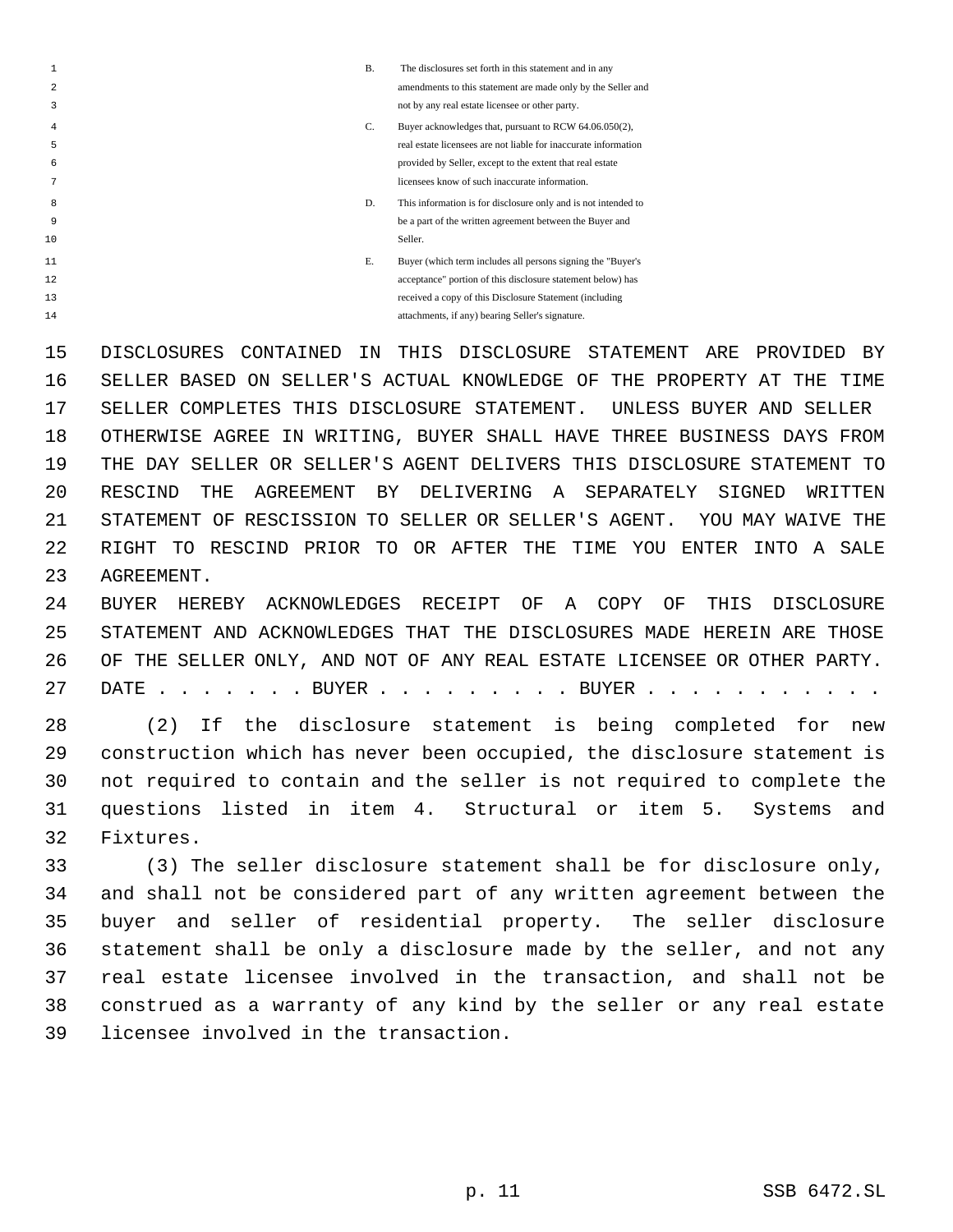**Sec. 3.** RCW 64.06.013 and 2010 c 64 s 3 are each amended to read as follows:

 (1) In a transaction for the sale of commercial real estate, the seller shall, unless the buyer has expressly waived the right to receive the disclosure statement under RCW 64.06.010, or unless the transfer is otherwise exempt under RCW 64.06.010, deliver to the buyer a completed seller disclosure statement in the following format and that contains, at a minimum, the following information:

INSTRUCTIONS TO THE SELLER

 Please complete the following form. Do not leave any spaces blank. If the question clearly does not apply to the property write "NA." If the answer is "yes" to any \* items, please explain on attached sheets. Please refer to the line number(s) of the question(s) when you provide your explanation(s). For your protection you must date and sign each page of this disclosure statement and each attachment. Delivery of the disclosure statement must occur not later than five business days, unless otherwise agreed, after mutual acceptance of a written contract to purchase between a buyer and a seller.

## NOTICE TO THE BUYER

 THE FOLLOWING DISCLOSURES ARE MADE BY SELLER ABOUT THE CONDITION OF THE PROPERTY LOCATED AT . . . . . . . . . . . . . . . . . . . . . . . . .

("THE PROPERTY"), OR AS LEGALLY DESCRIBED ON ATTACHED EXHIBIT A.

 SELLER MAKES THE FOLLOWING DISCLOSURES OF EXISTING MATERIAL FACTS OR MATERIAL DEFECTS TO BUYER BASED ON SELLER'S ACTUAL KNOWLEDGE OF THE PROPERTY AT THE TIME SELLER COMPLETES THIS DISCLOSURE STATEMENT. UNLESS YOU AND SELLER OTHERWISE AGREE IN WRITING, YOU HAVE THREE BUSINESS DAYS FROM THE DAY SELLER OR SELLER'S AGENT DELIVERS THIS DISCLOSURE STATEMENT TO YOU TO RESCIND THE AGREEMENT BY DELIVERING A SEPARATELY SIGNED WRITTEN STATEMENT OF RESCISSION TO SELLER OR SELLER'S AGENT. IF THE SELLER DOES NOT GIVE YOU A COMPLETED DISCLOSURE STATEMENT, THEN YOU MAY WAIVE THE RIGHT TO RESCIND PRIOR TO OR AFTER THE TIME YOU ENTER INTO A SALE AGREEMENT.

 THE FOLLOWING ARE DISCLOSURES MADE BY SELLER AND ARE NOT THE REPRESENTATIONS OF ANY REAL ESTATE LICENSEE OR OTHER PARTY. THIS INFORMATION IS FOR DISCLOSURE ONLY AND IS NOT INTENDED TO BE A PART OF ANY WRITTEN AGREEMENT BETWEEN BUYER AND SELLER.

FOR A MORE COMPREHENSIVE EXAMINATION OF THE SPECIFIC CONDITION OF THIS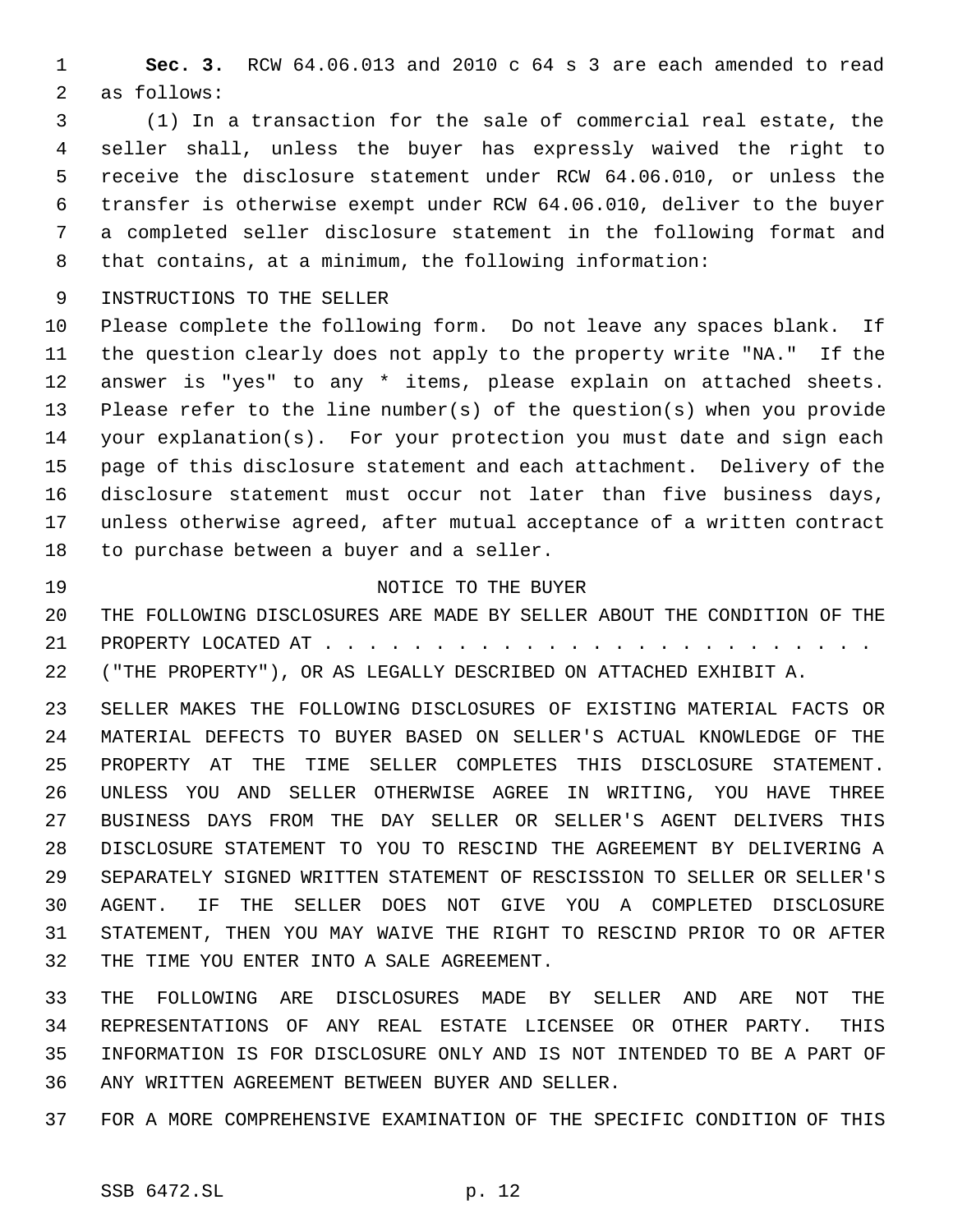PROPERTY YOU ARE ADVISED TO OBTAIN AND PAY FOR THE SERVICES OF QUALIFIED EXPERTS TO INSPECT THE PROPERTY, WHICH MAY INCLUDE, WITHOUT LIMITATION, ARCHITECTS, ENGINEERS, LAND SURVEYORS, PLUMBERS, ELECTRICIANS, ROOFERS, BUILDING INSPECTORS, ON-SITE WASTEWATER TREATMENT INSPECTORS, OR STRUCTURAL PEST INSPECTORS. THE PROSPECTIVE BUYER AND SELLER MAY WISH TO OBTAIN PROFESSIONAL ADVICE OR INSPECTIONS OF THE PROPERTY OR TO PROVIDE APPROPRIATE PROVISIONS IN A CONTRACT BETWEEN THEM WITH RESPECT TO ANY ADVICE, INSPECTION, DEFECTS, OR WARRANTIES.

10 Seller . . . . is/ . . . . is not occupying the property.

| 11 |                                                                            |                                   | <b>I. SELLER'S DISCLOSURES:</b> |                                                                                     |  |  |  |  |
|----|----------------------------------------------------------------------------|-----------------------------------|---------------------------------|-------------------------------------------------------------------------------------|--|--|--|--|
| 12 |                                                                            |                                   |                                 | *If you answer "Yes" to a question with an asterisk (*), please explain your answer |  |  |  |  |
| 13 | and attach documents, if available and not otherwise publicly recorded. If |                                   |                                 |                                                                                     |  |  |  |  |
| 14 |                                                                            | necessary, use an attached sheet. |                                 |                                                                                     |  |  |  |  |
| 15 |                                                                            |                                   |                                 | 1. TITLE AND LEGAL                                                                  |  |  |  |  |
| 16 | $[$   Yes                                                                  | $[$   No                          | [ ] Don't know                  | A. Do you have legal authority to sell                                              |  |  |  |  |
| 17 |                                                                            |                                   |                                 | the property? If no, please explain.                                                |  |  |  |  |
| 18 | $[$   Yes                                                                  | $[$   No                          | [ ] Don't know                  | *B. Is title to the property subject to                                             |  |  |  |  |
| 19 |                                                                            |                                   |                                 | any of the following?                                                               |  |  |  |  |
| 20 |                                                                            |                                   |                                 | (1) First right of refusal                                                          |  |  |  |  |
| 21 |                                                                            |                                   |                                 | (2) Option                                                                          |  |  |  |  |
| 22 |                                                                            |                                   |                                 | (3) Lease or rental agreement                                                       |  |  |  |  |
| 23 |                                                                            |                                   |                                 | $(4)$ Life estate?                                                                  |  |  |  |  |
| 24 | $[ ]$ Yes                                                                  | $[$   No                          | [] Don't know                   | *C. Are there any encroachments,                                                    |  |  |  |  |
| 25 |                                                                            |                                   |                                 | boundary agreements, or boundary                                                    |  |  |  |  |
| 26 |                                                                            |                                   |                                 | disputes?                                                                           |  |  |  |  |
| 27 | $[$   Yes                                                                  | $[$   No                          | [] Don't know                   | *D. Is there any leased parking?                                                    |  |  |  |  |
| 28 | $[$   Yes                                                                  | $[$   No                          | [] Don't know                   | *E. Is there a private road or easement                                             |  |  |  |  |
| 29 |                                                                            |                                   |                                 | agreement for access to the property?                                               |  |  |  |  |
| 30 | $[$   Yes                                                                  | $[$   No                          | [] Don't know                   | *F. Are there any rights-of-way,                                                    |  |  |  |  |
| 31 |                                                                            |                                   |                                 | easements, shared use agreements, or                                                |  |  |  |  |
| 32 |                                                                            |                                   |                                 | access limitations?                                                                 |  |  |  |  |
| 33 | $[$   Yes                                                                  | $[$   No                          | [] Don't know                   | *G. Are there any written agreements                                                |  |  |  |  |
| 34 |                                                                            |                                   |                                 | for joint maintenance of an easement or                                             |  |  |  |  |
| 35 |                                                                            |                                   |                                 | right-of-way?                                                                       |  |  |  |  |
| 36 | $[$   Yes                                                                  | $[$   No                          | [] Don't know                   | *H. Are there any zoning violations or                                              |  |  |  |  |
| 37 |                                                                            |                                   |                                 | nonconforming uses?                                                                 |  |  |  |  |
| 38 | [] Yes                                                                     | $[$   No                          | [ ] Don't know                  | *I. Is there a survey for the property?                                             |  |  |  |  |
| 39 | $[$   Yes                                                                  | $[$   No                          | [] Don't know                   | *J. Are there any legal actions pending                                             |  |  |  |  |
| 40 |                                                                            |                                   |                                 | or threatened that affect the property?                                             |  |  |  |  |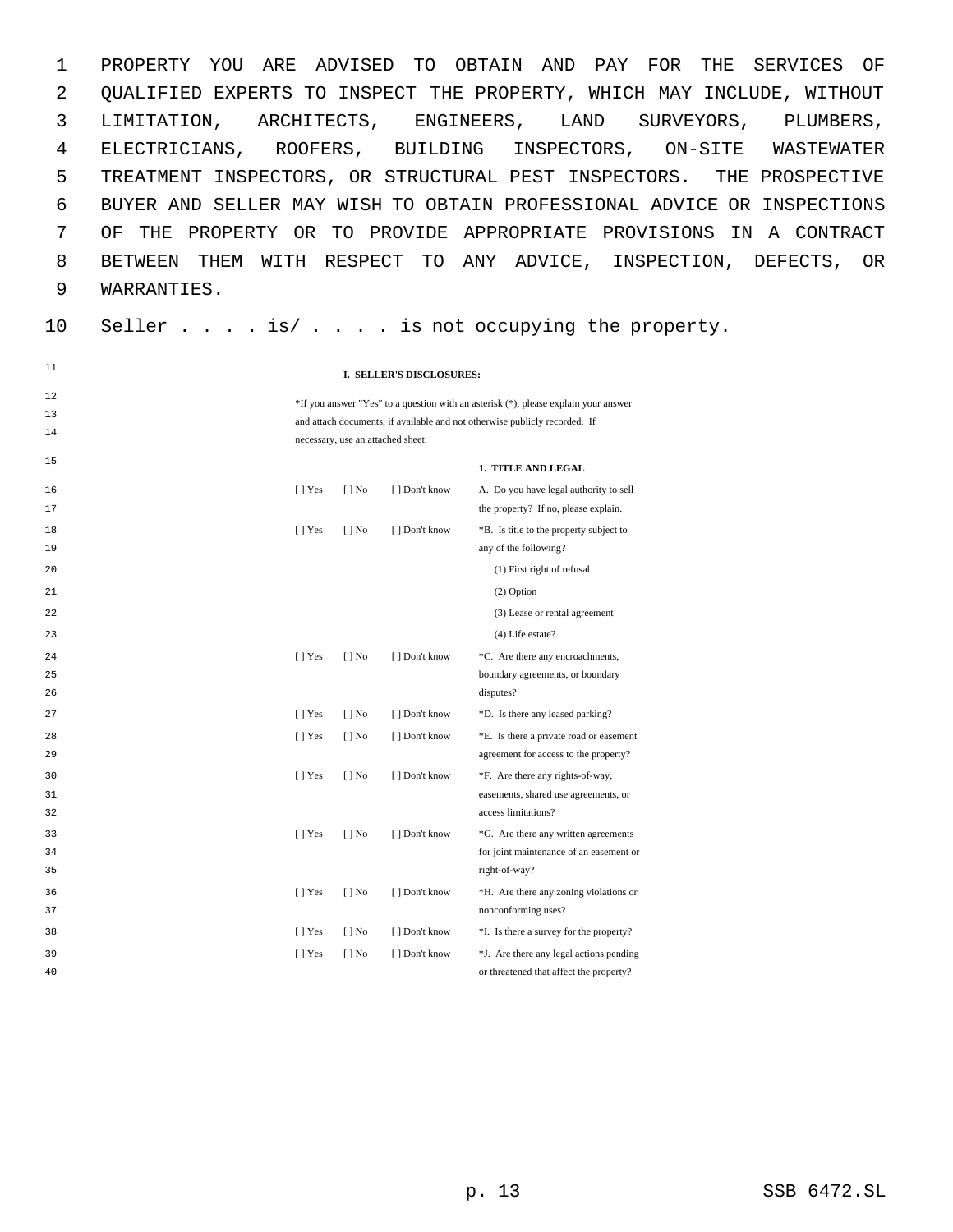| 1<br>2                    | $[ ]$ Yes | $[ ]$ No                 | [] Don't know  | *K. Is the property in compliance with<br>the Americans with Disabilities Act?                                                                                                      |
|---------------------------|-----------|--------------------------|----------------|-------------------------------------------------------------------------------------------------------------------------------------------------------------------------------------|
| 3                         |           |                          |                | 2. WATER                                                                                                                                                                            |
| 4<br>5<br>6               | $[ ]$ Yes | $[$   No                 | [ ] Don't know | *Are there any water rights for the<br>property, such as a water right permit,<br>certificate, or claim?                                                                            |
| 7<br>8                    |           |                          |                | 3. SEWER/ON-SITE SEWAGE<br><b>SYSTEM</b>                                                                                                                                            |
| 9<br>10<br>11<br>12<br>13 | $[ ]$ Yes | $[ ]$ No                 | [ ] Don't know | *Is the property subject to any sewage<br>system fees or charges in addition to<br>those covered in your regularly billed<br>sewer or on-site sewage system<br>maintenance service? |
| 14                        |           |                          |                | <b>4. STRUCTURAL</b>                                                                                                                                                                |
| 15<br>16                  | $[ ]$ Yes | $[ ]$ No                 | [ ] Don't know | *A. Has the roof leaked within the last<br>five years?                                                                                                                              |
| 17<br>18<br>19            | $[$   Yes | $[ ]$ No                 | [ ] Don't know | *B. Has any occupied subsurface<br>flooded or leaked within the last five<br>years?                                                                                                 |
| 20<br>21                  | $[ ]$ Yes | $[$   No                 | [] Don't know  | *C. Have there been any conversions,<br>additions, or remodeling?                                                                                                                   |
| 22<br>23                  | $[ ]$ Yes | $[$   No                 | [ ] Don't know | *(1) If yes, were all building permits<br>obtained?                                                                                                                                 |
| 24<br>25                  | $[ ]$ Yes | $[ ]$ No                 | [ ] Don't know | *(2) If yes, were all final inspections<br>obtained?                                                                                                                                |
| 26<br>27<br>28            | $[ ]$ Yes | $[ ]$ No                 | [ ] Don't know | *D. Has there been any settling,<br>slippage, or sliding of the property or its<br>improvements?                                                                                    |
| 29<br>30<br>31            | $[ ]$ Yes | $[$   No                 | [ ] Don't know | *E. Are there any defects with the<br>following: (If yes, please check<br>applicable items and explain.)                                                                            |
| 32                        |           | $\Box$ Foundations       |                | $\Box$ Slab Floors                                                                                                                                                                  |
| 33                        |           | $\Box$ Doors             |                | $\Box$ Outbuildings                                                                                                                                                                 |
| 34                        |           | $\Box$ Ceilings          |                | $\Box$ Exterior Walls                                                                                                                                                               |
| 35                        |           | $\Box$ Sidewalks         |                | $\Box$ Siding                                                                                                                                                                       |
| 36                        |           | $\Box$ Other             |                |                                                                                                                                                                                     |
| 37                        |           | $\square$ Interior Walls |                |                                                                                                                                                                                     |
| 38                        |           | $\Box$ Windows           |                |                                                                                                                                                                                     |
| 39                        |           |                          |                | 5. SYSTEMS AND FIXTURES                                                                                                                                                             |
| 40<br>41                  | [ ] Yes   | $[ ]$ No                 | [ ] Don't know | * Are there any defects in the following<br>systems? If yes, please explain.                                                                                                        |
| 42                        | [ ] Yes   | $[ ]$ No                 | [ ] Don't know | (1) Electrical system                                                                                                                                                               |
| 43                        | [ ] Yes   | $[ ]$ No                 | [ ] Don't know | (2) Plumbing system                                                                                                                                                                 |
| 44                        | [ ] Yes   | $[ ]$ No                 | [ ] Don't know | (3) Heating and cooling systems                                                                                                                                                     |
| 45                        | [ ] Yes   | $[ ]$ No                 | [ ] Don't know | (4) Fire and security system                                                                                                                                                        |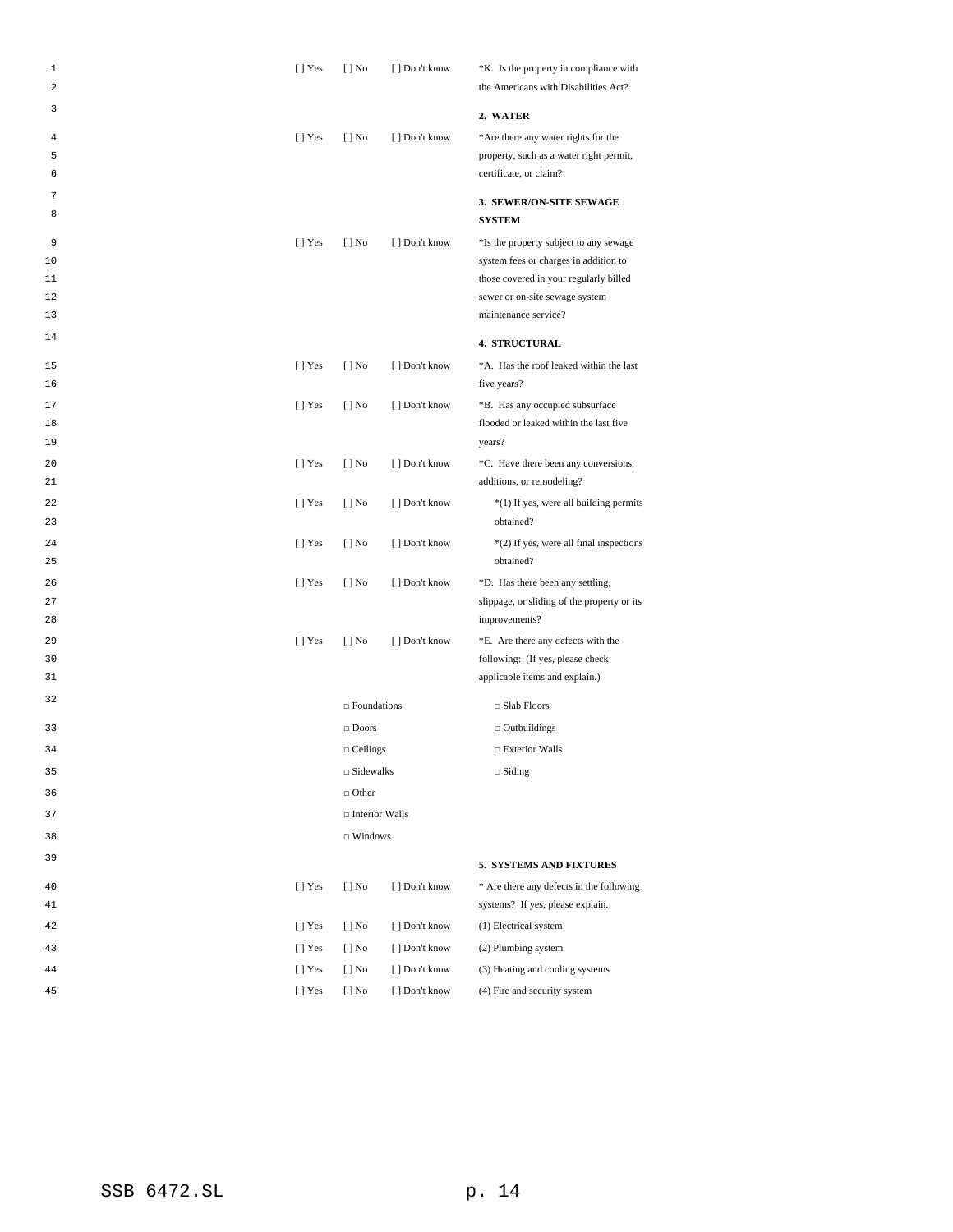| 1                                      | $\Box$ Yes | $\Box$ No                | [] Don't know  | (5) Carbon monoxide alarms                                                                                                                                                                                                                                   |
|----------------------------------------|------------|--------------------------|----------------|--------------------------------------------------------------------------------------------------------------------------------------------------------------------------------------------------------------------------------------------------------------|
| 2                                      |            |                          |                | 6. ENVIRONMENTAL                                                                                                                                                                                                                                             |
| 3<br>4<br>5<br>6                       | $[$   Yes  | $[$   No                 | [ ] Don't know | *A. Have there been any flooding,<br>standing water, or drainage problems on<br>the property that affect the property or<br>access to the property?                                                                                                          |
| 7<br>8<br>9<br>10                      | [] Yes     | $\lceil \cdot \rceil$ No | [ ] Don't know | *B. Is there any material damage to the<br>property from fire, wind, floods, beach<br>movements, earthquake, expansive soils,<br>or landslides?                                                                                                              |
| 11<br>12<br>13                         | $[ ]$ Yes  | $[ ]$ No                 | [ ] Don't know | *C. Are there any shorelines, wetlands,<br>floodplains, or critical areas on the<br>property?                                                                                                                                                                |
| 14<br>15<br>16<br>17<br>18<br>19<br>20 | $[ ]$ Yes  | $[ ]$ No                 | [ ] Don't know | *D. Are there any substances,<br>materials, or products in or on the<br>property that may be environmental<br>concerns, such as asbestos,<br>formaldehyde, radon gas, lead-based<br>paint, fuel or chemical storage tanks, or<br>contaminated soil or water? |
| 21<br>22                               | $[$   Yes  | $[ ]$ No                 | [ ] Don't know | *E. Is there any soil or groundwater<br>contamination?                                                                                                                                                                                                       |
| 23<br>24                               | $[ ]$ Yes  | $[ ]$ No                 | [] Don't know  | *F. Has the property been used as a<br>legal or illegal dumping site?                                                                                                                                                                                        |
| 25<br>26                               | $[ ]$ Yes  | $[ ]$ No                 | [ ] Don't know | *G. Has the property been used as an<br>illegal drug manufacturing site?                                                                                                                                                                                     |
| 27<br>28                               |            |                          |                | 7. FULL DISCLOSURE BY<br><b>SELLERS</b>                                                                                                                                                                                                                      |
| 29                                     |            |                          |                | A. Other conditions or defects:                                                                                                                                                                                                                              |
| 30<br>31                               | $[ ]$ Yes  | $\lceil \cdot \rceil$ No | [] Don't know  | *Are there any other existing material<br>defects affecting the property that a                                                                                                                                                                              |
| 32                                     |            |                          |                | prospective buyer should know about?<br>B. Verification:                                                                                                                                                                                                     |
| 33                                     |            |                          |                |                                                                                                                                                                                                                                                              |
| 34<br>35                               |            |                          |                | The foregoing answers and attached<br>explanations (if any) are complete and                                                                                                                                                                                 |
| 36                                     |            |                          |                | correct to the best of my/our knowledge                                                                                                                                                                                                                      |
| 37                                     |            |                          |                | and I/we have received a copy hereof.                                                                                                                                                                                                                        |
| 38                                     |            |                          |                | I/we authorize all of my/our real estate                                                                                                                                                                                                                     |
| 39                                     |            |                          |                | licensees, if any, to deliver a copy of                                                                                                                                                                                                                      |
| 40                                     |            |                          |                | this disclosure statement to other real                                                                                                                                                                                                                      |
| 41                                     |            |                          |                | estate licensees and all prospective                                                                                                                                                                                                                         |
| 42                                     |            |                          |                | buyers of the property.                                                                                                                                                                                                                                      |
| 43                                     | $DATE$     |                          | $SELLER$       | SELLER $\dots\dots\dots\dots\dots\dots\dots\dots$                                                                                                                                                                                                            |
| 44                                     |            |                          |                | <b>NOTICE TO BUYER</b>                                                                                                                                                                                                                                       |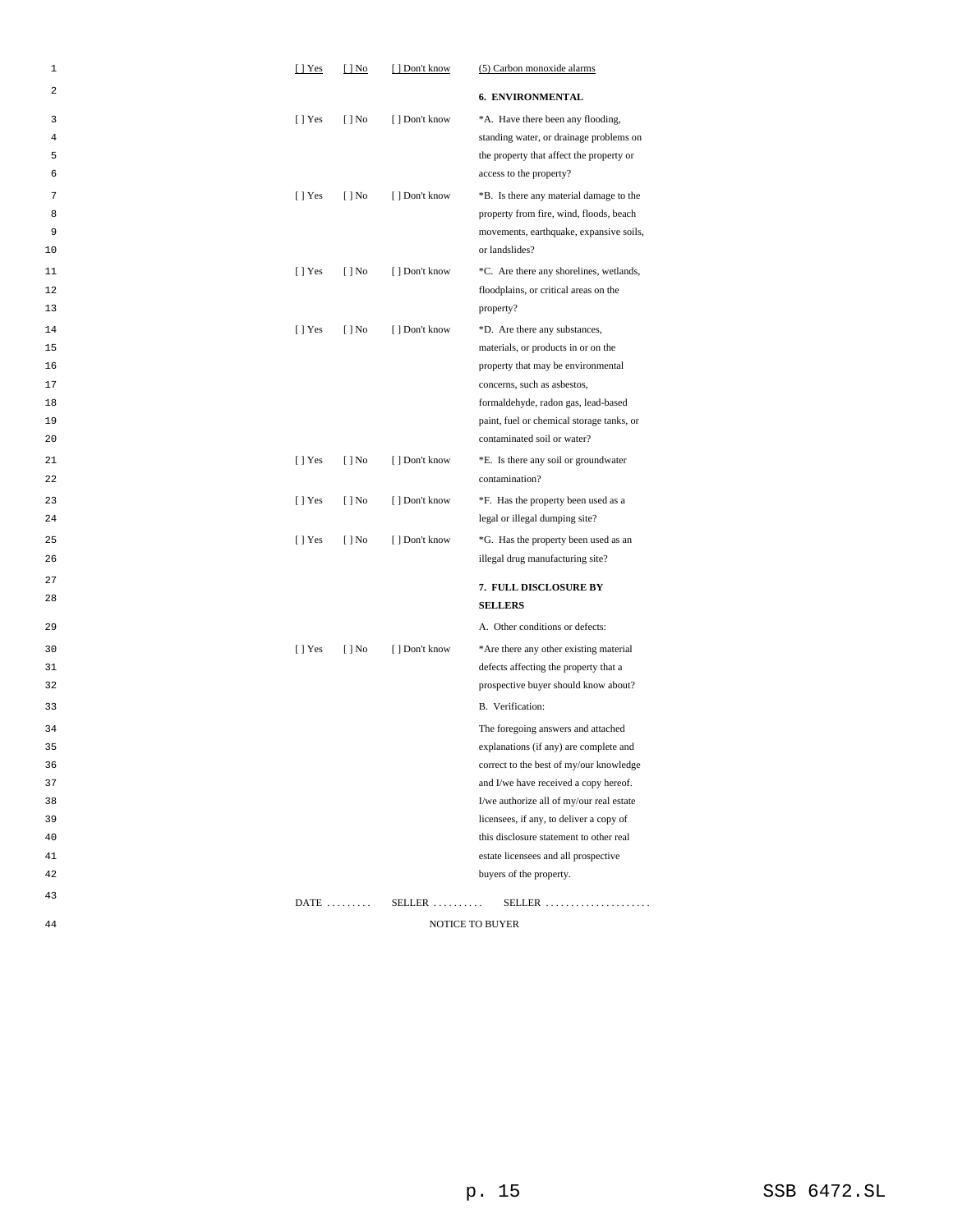| 1              | INFORMATION REGARDING REGISTERED SEX OFFENDERS MAY BE                    |
|----------------|--------------------------------------------------------------------------|
| $\mathfrak{D}$ | OBTAINED FROM LOCAL LAW ENFORCEMENT AGENCIES. THIS NOTICE                |
| 3              | IS INTENDED ONLY TO INFORM YOU OF WHERE TO OBTAIN THIS                   |
| 4              | INFORMATION AND IS NOT AN INDICATION OF THE PRESENCE OF                  |
| 5              | REGISTERED SEX OFFENDERS.                                                |
| 6              | <b>II. BUYER'S ACKNOWLEDGMENT</b>                                        |
| 7              | Buyer hereby acknowledges that: Buyer has a duty to pay<br>A.            |
| 8              | diligent attention to any material defects that are known to             |
| 9              | Buyer or can be known to Buyer by utilizing diligent                     |
| 10             | attention and observation.                                               |
| 11             | B <sub>1</sub><br>The disclosures set forth in this statement and in any |
| 12             | amendments to this statement are made only by the Seller                 |
|                |                                                                          |
| 13             | and not by any real estate licensee or other party.                      |
| 14             | C.<br>Buyer acknowledges that, pursuant to RCW 64.06.050(2),             |
| 15             | real estate licensees are not liable for inaccurate information          |
| 16             | provided by Seller, except to the extent that real estate                |
| 17             | licensees know of such inaccurate information.                           |
| 18             | This information is for disclosure only and is not intended to<br>D.     |
| 19             | be a part of the written agreement between the Buyer and                 |
| 20             | Seller.                                                                  |
| 21             | Buyer (which term includes all persons signing the "Buyer's<br>Е.        |
| 22             | acceptance" portion of this disclosure statement below) has              |
| 23             | received a copy of this Disclosure Statement (including                  |
| 24             | attachments, if any) bearing Seller's signature.                         |
|                |                                                                          |

 DISCLOSURES CONTAINED IN THIS DISCLOSURE STATEMENT ARE PROVIDED BY SELLER BASED ON SELLER'S ACTUAL KNOWLEDGE OF THE PROPERTY AT THE TIME SELLER COMPLETES THIS DISCLOSURE STATEMENT. UNLESS BUYER AND SELLER OTHERWISE AGREE IN WRITING, BUYER SHALL HAVE THREE BUSINESS DAYS FROM THE DAY SELLER OR SELLER'S AGENT DELIVERS THIS DISCLOSURE STATEMENT TO RESCIND THE AGREEMENT BY DELIVERING A SEPARATELY SIGNED WRITTEN STATEMENT OF RESCISSION TO SELLER OR SELLER'S AGENT. YOU MAY WAIVE THE RIGHT TO RESCIND PRIOR TO OR AFTER THE TIME YOU ENTER INTO A SALE AGREEMENT.

 BUYER HEREBY ACKNOWLEDGES RECEIPT OF A COPY OF THIS DISCLOSURE STATEMENT AND ACKNOWLEDGES THAT THE DISCLOSURES MADE HEREIN ARE THOSE OF THE SELLER ONLY, AND NOT OF ANY REAL ESTATE LICENSEE OR OTHER PARTY. DATE . . . . . . . BUYER . . . . . . . . . BUYER . . . . . . . . . . .

 (2) The seller disclosure statement shall be for disclosure only, and shall not be considered part of any written agreement between the buyer and seller of residential property. The seller disclosure statement shall be only a disclosure made by the seller, and not any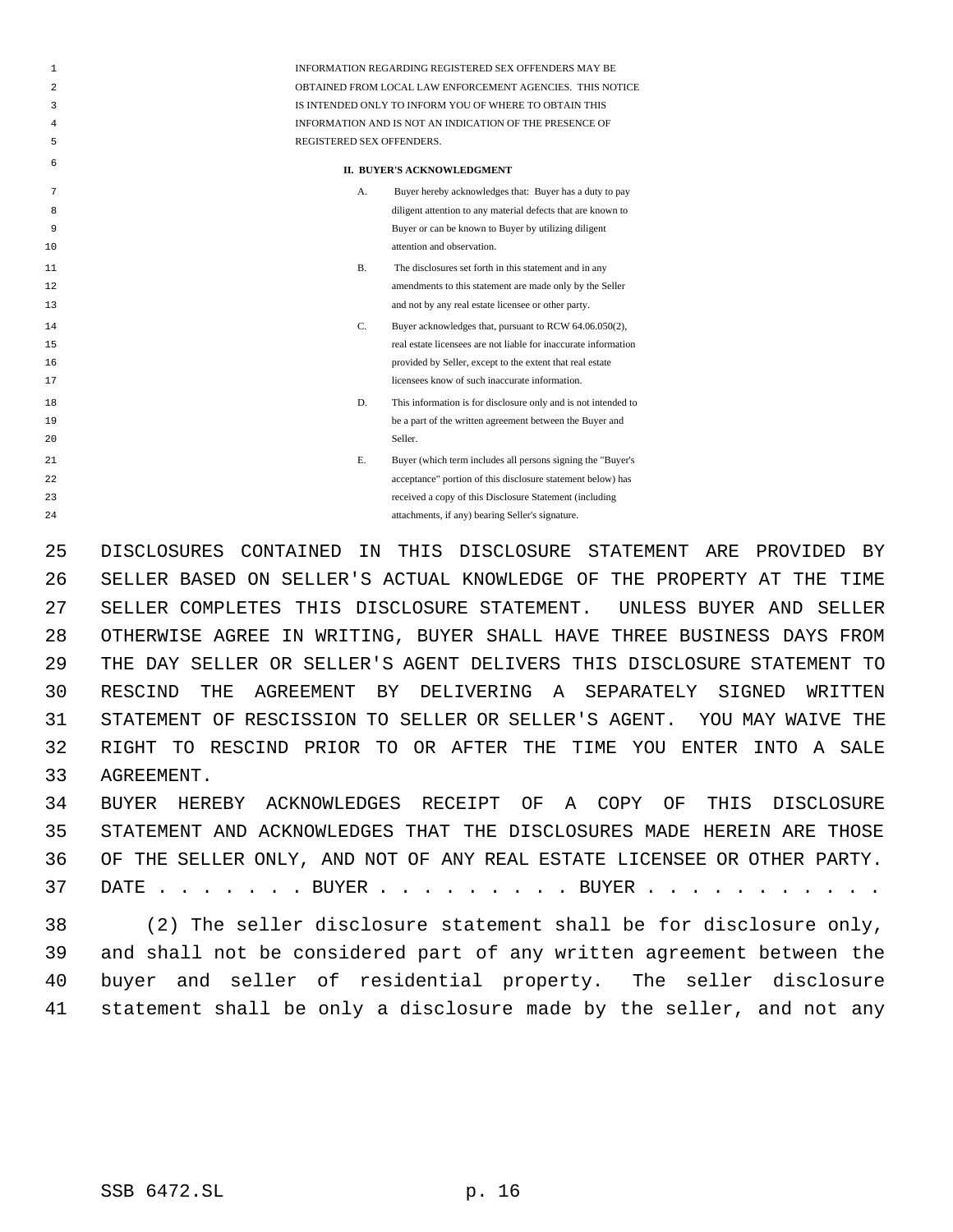real estate licensee involved in the transaction, and shall not be construed as a warranty of any kind by the seller or any real estate licensee involved in the transaction.

 **Sec. 4.** RCW 19.27.530 and 2009 c 313 s 2 are each amended to read as follows:

 (1) By July 1, 2010, the building code council shall adopt rules requiring that all buildings classified as residential occupancies, as defined in the state building code in chapter 51-54 WAC, but excluding owner-occupied single-family residences legally occupied before July 26, 2009, be equipped with carbon monoxide alarms.

 (2)(a) The building code council may phase in the carbon monoxide alarm requirements on a schedule that it determines reasonable, provided that the rules require that by January 1, 2011, all newly constructed buildings classified as residential occupancies will be equipped with carbon monoxide alarms, and all other buildings classified as residential occupancies will be equipped with carbon monoxide alarms by January 1, 2013.

 (b) Owner-occupied single-family residences legally occupied before July 26, 2009, are exempt from the requirements of this subsection (2). However, for any owner-occupied single-family residence that is sold on or after July 26, 2009, the seller must equip the residence with carbon monoxide alarms in accordance with the requirements of the state building code before the buyer or any other person may legally occupy the residence following such sale.

 (3) The building code council may exempt categories of buildings classified as residential occupancies if it determines that requiring carbon monoxide alarms are unnecessary to protect the health and welfare of the occupants.

 (4) The rules adopted by the building code council under this section must (a) consider applicable nationally accepted standards and (b) require that the maintenance of a carbon monoxide alarm in a building where a tenancy exists, including the replacement of batteries, is the responsibility of the tenant, who shall maintain the alarm as specified by the manufacturer.

 (5) Real estate brokers licensed under chapter 18.85 RCW shall not be liable in any civil, administrative, or other proceeding for the